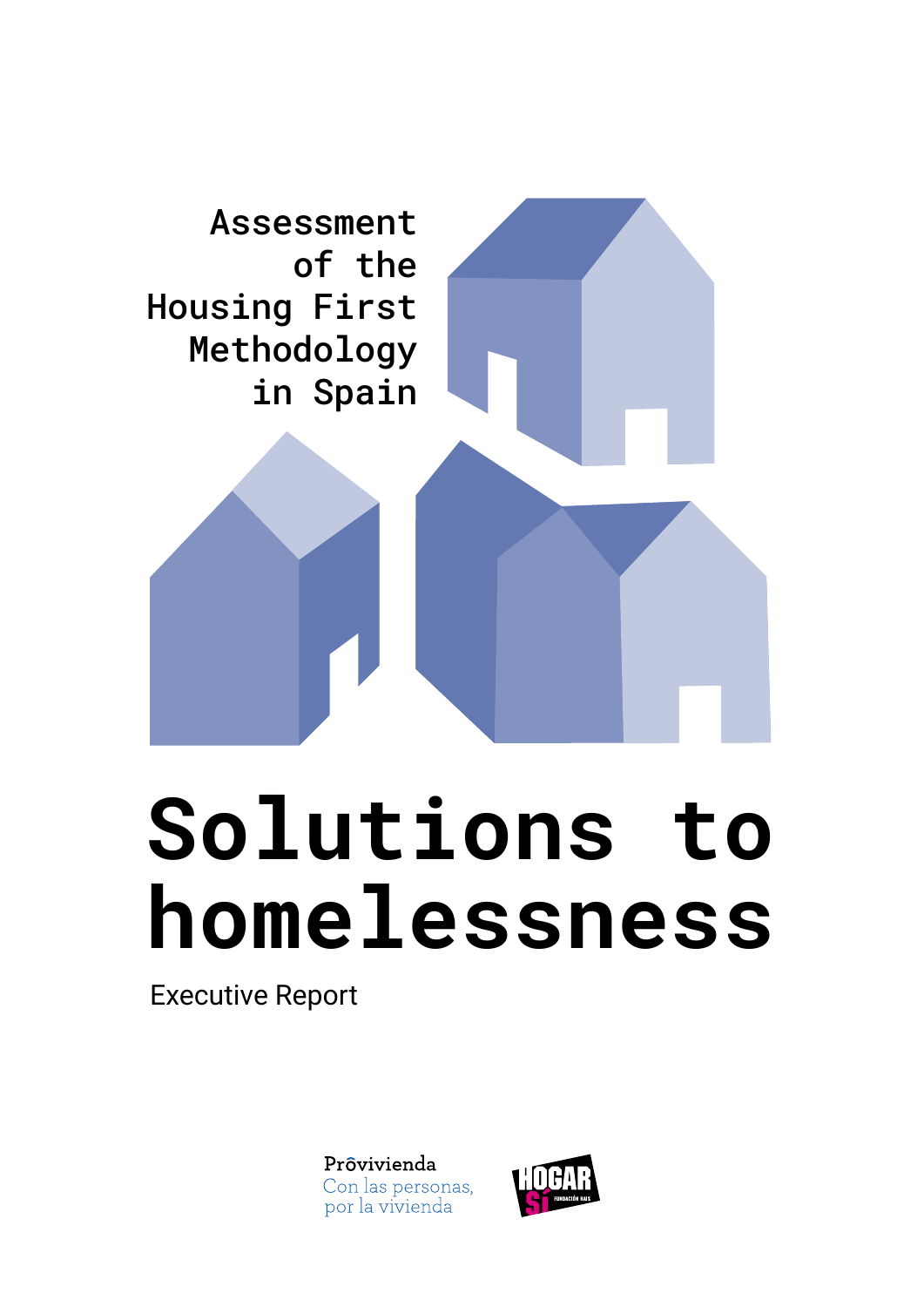### Main researchers:

### **Sonia Panadero Herrero**

Personality, Assessment and Clinical Psychology Department. Complutense University of Madrid.

### **Juan Martín Fernández**

Applied, Public Economy and Politics Department. Complutense University of Madrid.

### **Leticia Henar Lomeña**

Ressearch coordinator Adviser at Fesno, the right link.



### Publication funded by:



APOYO AL TERCER SECTOR DE ACCIÓN SOCIAL<br>CON CARGO AL 0,7 DEL IMPUESTO DE SOCIEDADES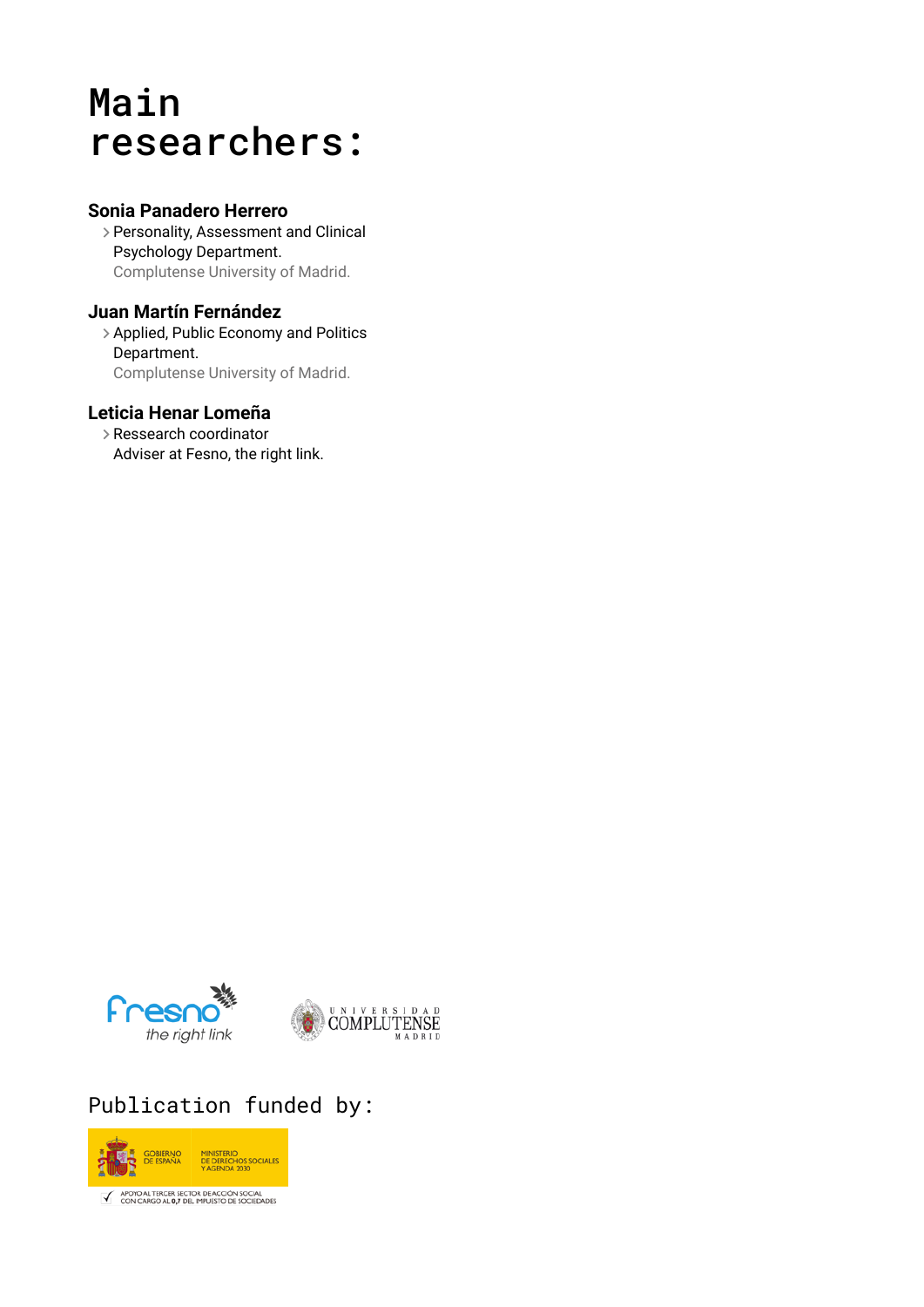|  |  |  | 1. Introduction |
|--|--|--|-----------------|
|--|--|--|-----------------|

**[8](#page-7-0)**

**[2](#page-25-0)6**

| 2. Specific objectives of the |  |
|-------------------------------|--|
| assessment                    |  |

### **[3. Methodology followed](#page-7-0)**

#### **[4. Results on people](#page-9-0) [10](#page-9-0)**

#### **[5. Economic assessment](#page-15-0) [1](#page-15-0)6**

| 5.1. Economic Assessment with Private<br><b>Housing Prices</b>       | 17 |
|----------------------------------------------------------------------|----|
| 5.2. Economic Assessment with Public-<br>Owned Housing Prices (POHP) | 19 |
| 5.3. An Alternative Analisys: Adjusting<br>the Results               | 20 |
| <b>E.A. Depute Dreak Dougulational Care</b>                          |    |

| <b>5.4. Results Break Down: Housing, Care</b> |  |
|-----------------------------------------------|--|
| and Externalities                             |  |
|                                               |  |

- **[6. Cost-effectiveness analysis](#page-23-0) [2](#page-23-0)4**
- **[7. Conclusions](#page-25-0)**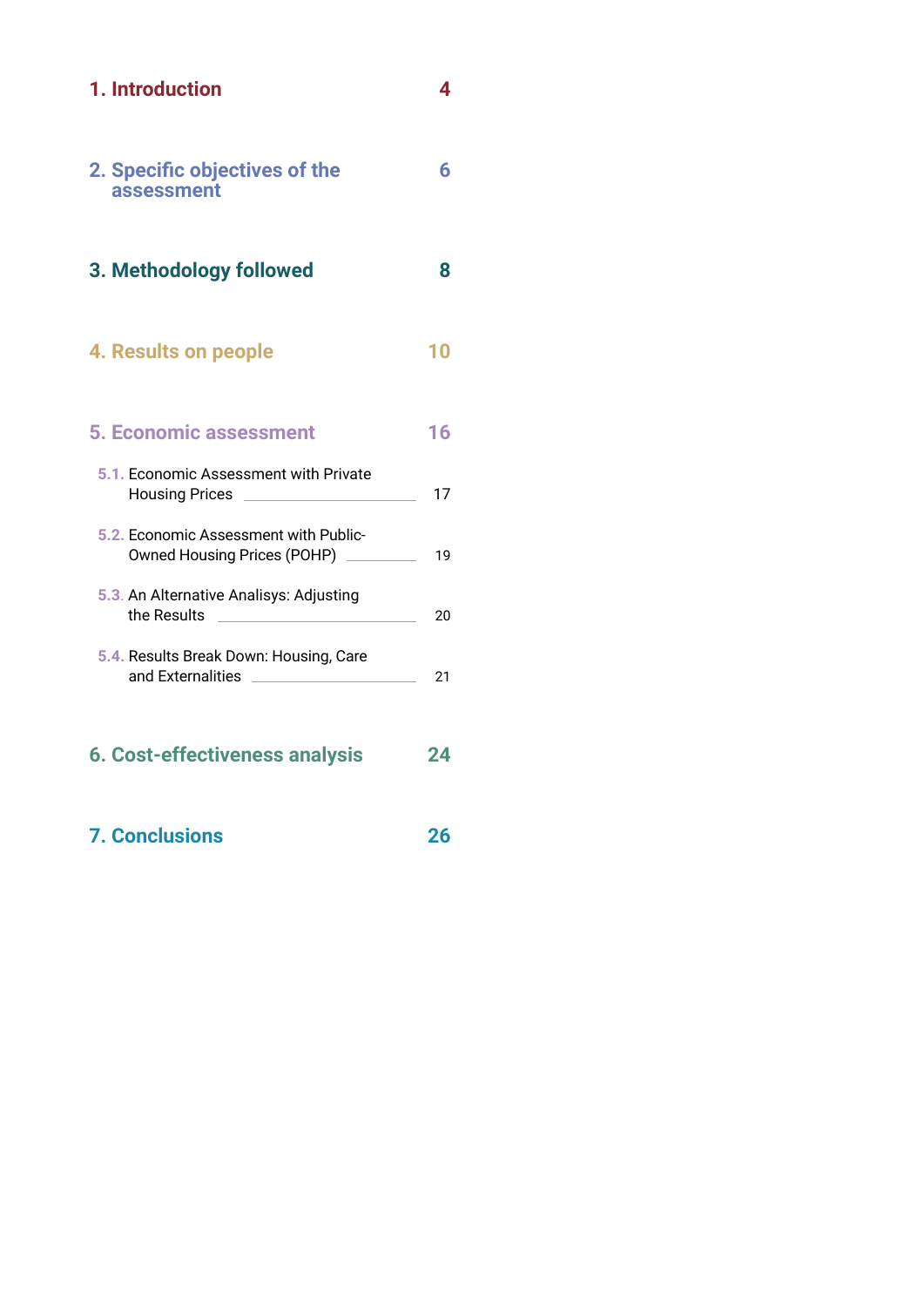

<span id="page-3-0"></span>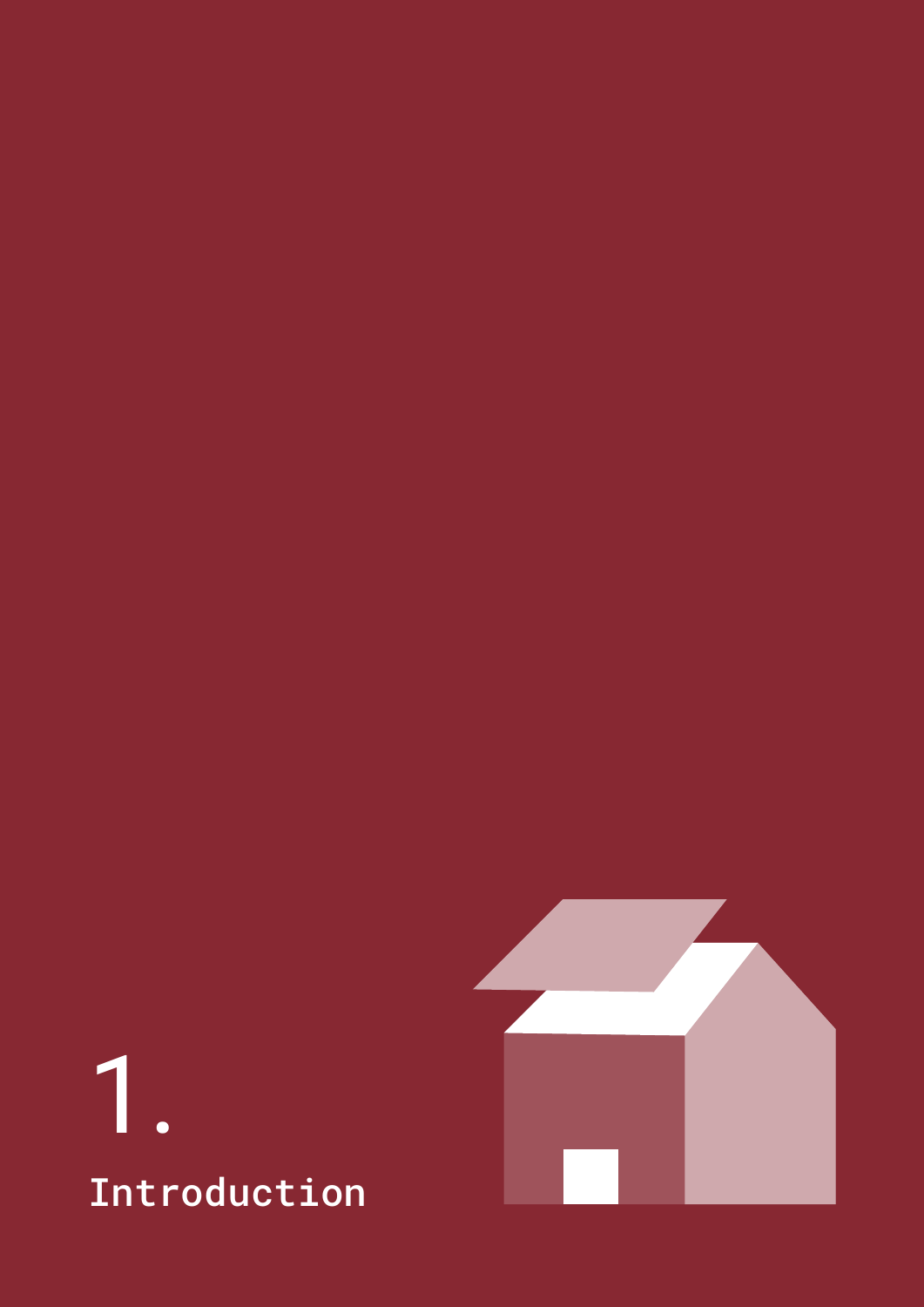### 1. Introduction

The Housing First model was developed at the beginning of the decade of 1990 as an alternative to the traditional systems providing care to the homeless in especially difficult situations. All through the last three decades, this model has expanded to different countries thanks to the production and the dissemination of robust works analysing the efficacy of the method, which have mainly underlined how useful it its mainly to keep the housing but also when having to deal with abuse of substances, quality of life or hospital stays.

Nevertheless, the surveys on economic aspects have been far limited due to the complexity of having to articulate information gathering systems about the homeless population and the lack of information on the costs of the services of the traditional programs. However, the specialized bibliography includes some works stressing positive and relevant effects with regards to the economic aspects related to the model and have even proven that the HF model is cheaper than the traditional support services. It seems that the key lies in the relationship between the cost of the programs and their efficacy in terms of results on people, which is how this assessment has been approached.

The arrival of this model at Spain has been recent and it has been possible thanks to the Hábitat program set up by HOGAR SÍ in 2014, with an experimental project. Since 2017, Hogar Sí has created an Alliance with Asociación Provivienda in order to foster the development of the Housing First methodology in Spain. Local entities of all the territory take part in Hábitat: Alicante, Aviles, Arona, Barcelona, Cordoba, Coslada, Alicante, Donostia, Granada, Madrid, Mostoles, Santa Cruz de Tenerife and Zaragoza.

The Housing First model focuses on supporting the homeless in the most difficult situations. More specifically, the Hábitat program focuses on the support for those people who, apart from being homeless, they have been in that situation for a long period (more than one year spending the night in public spaces or a minimum of three years in the current situation) and have an added mental health problem, an addiction problem and/or a disability.

What the program Hábitat provides for this people is an immediate and unconditional access to an

individual dwelling with the support they may need. This program emphasises individual support and de-institutionalisation. For Hábitat, loyal to the Housing First model, it is vital and of paramount importance conceiving the person as a core element of the intervention. The participants choose, for example, the type, frequency and sequence of the services. They can also choose their neighbourhood and the apartment depending on the availability.

This document gathers the main results obtained in the external assessment of the Hábitat program, based on the follow-up done during 18 months to the participants in the assessment (Hábitat group and control group).

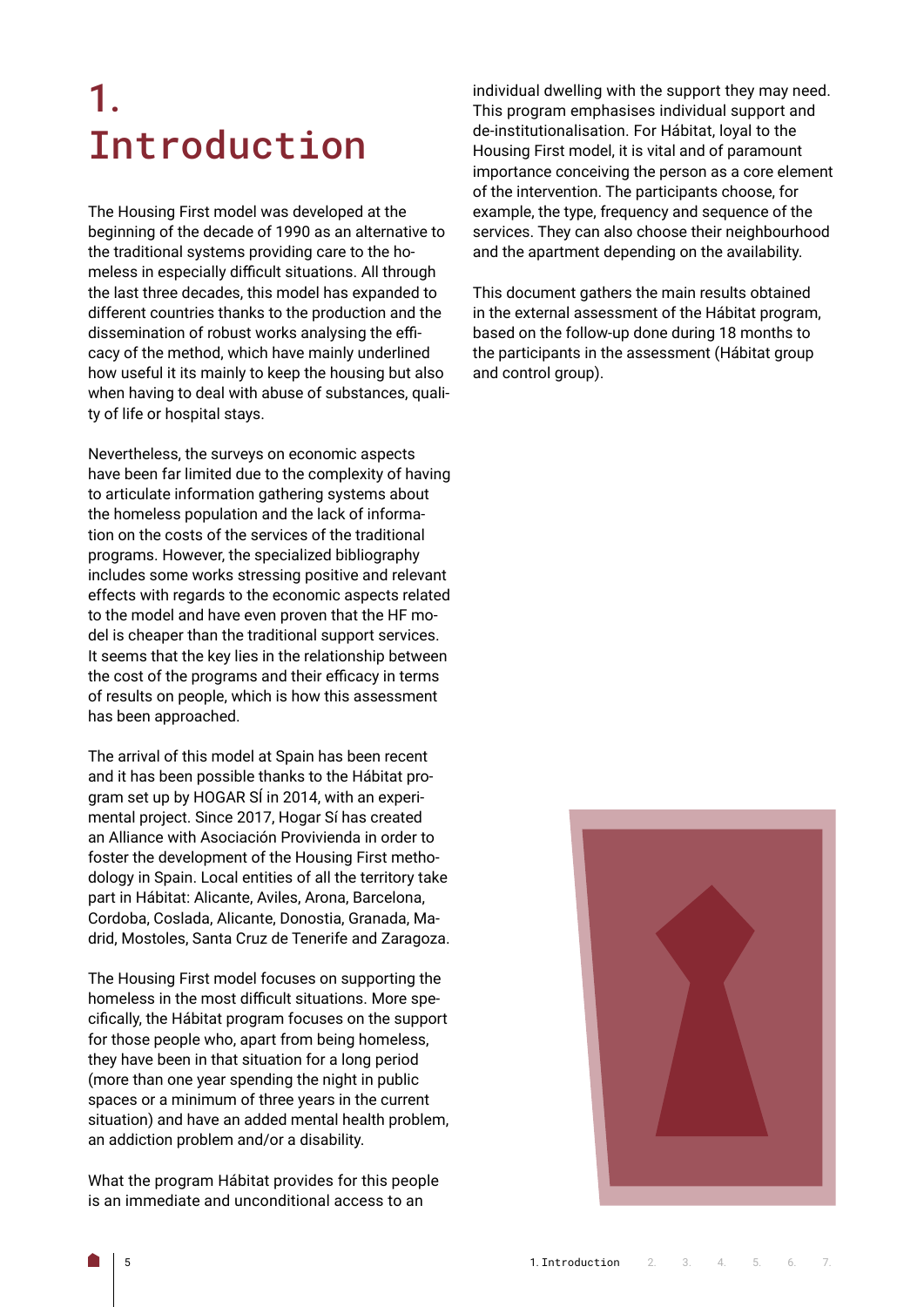<span id="page-5-0"></span>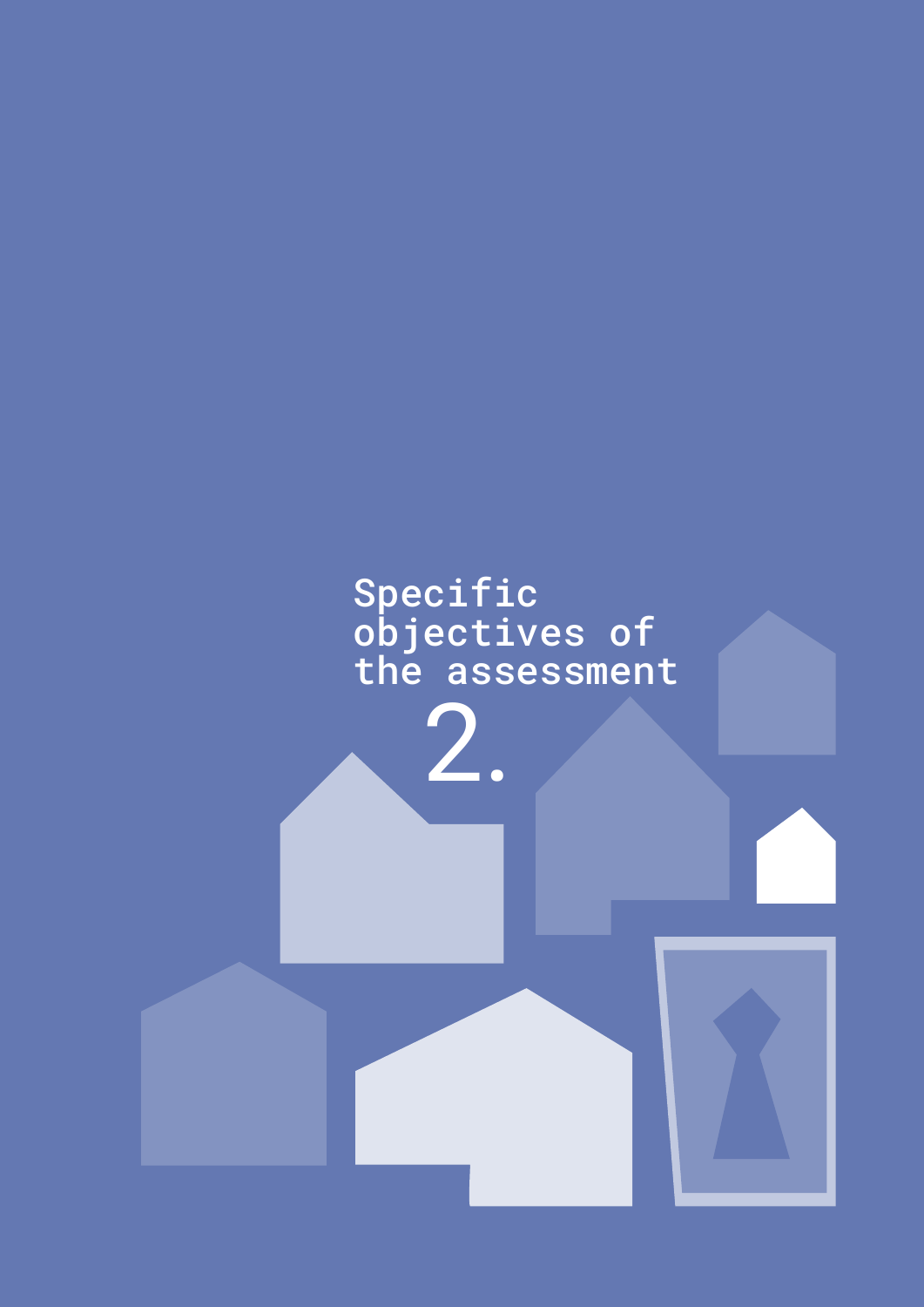### 2. Specific objectives of the assessment

This report aims at providing a response to six basic objectives, which are the following:

**Objective 1:** Knowing the effects of the program on different areas.

**Objective 2:** Comparing the results of the program with the alternatives.

**Objective 3:** Identifying the costs of the Hábitat Program.

**Objective 4:** Identifying the costs of other resources and comparing them with Hábitat.

**Objective 5:** Carrying out a cost-effectiveness analysis of the program Hábitat.

**Objective 6:** Knowing the variables that may influence in the functioning of the program and its degree of success.

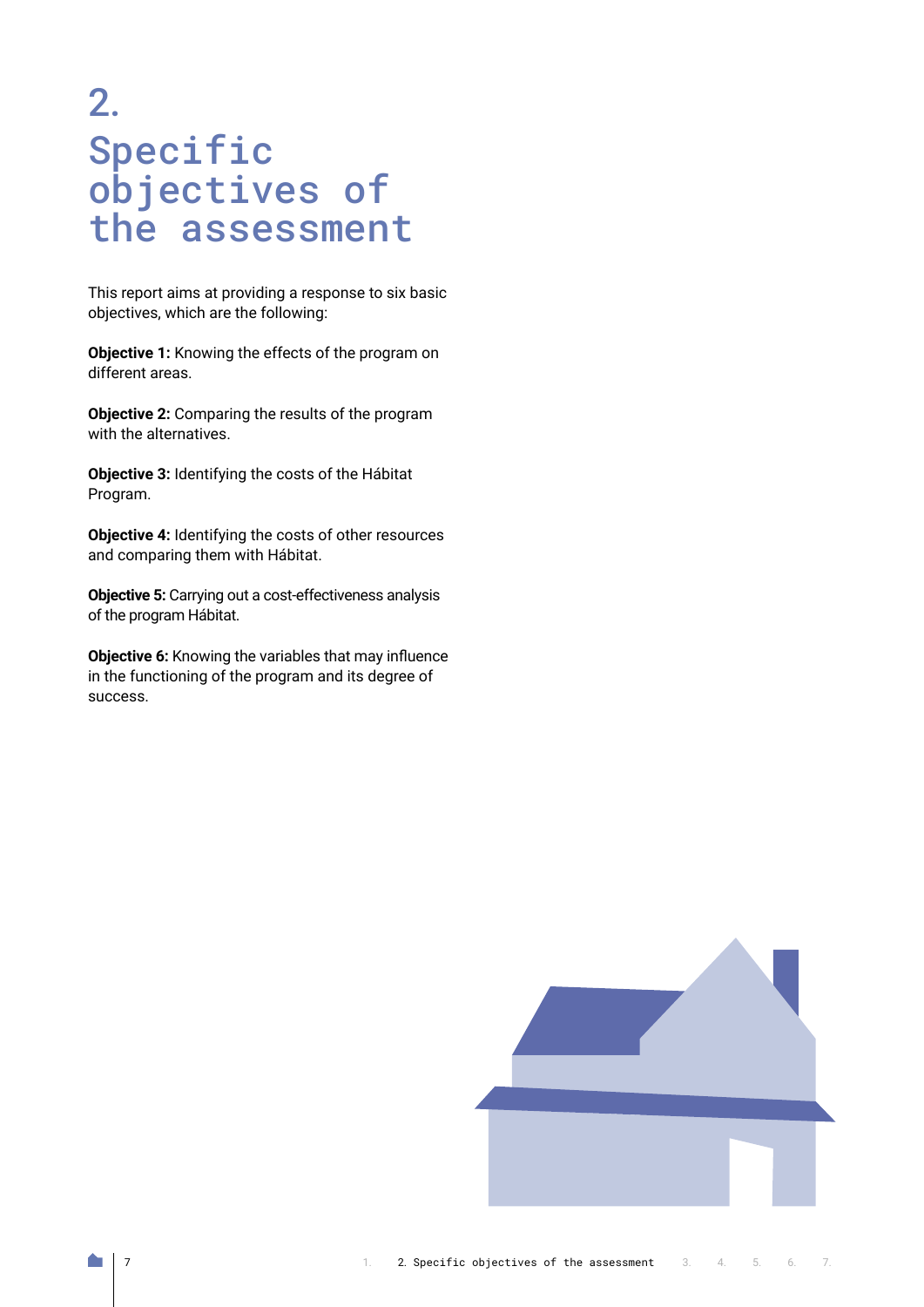<span id="page-7-0"></span>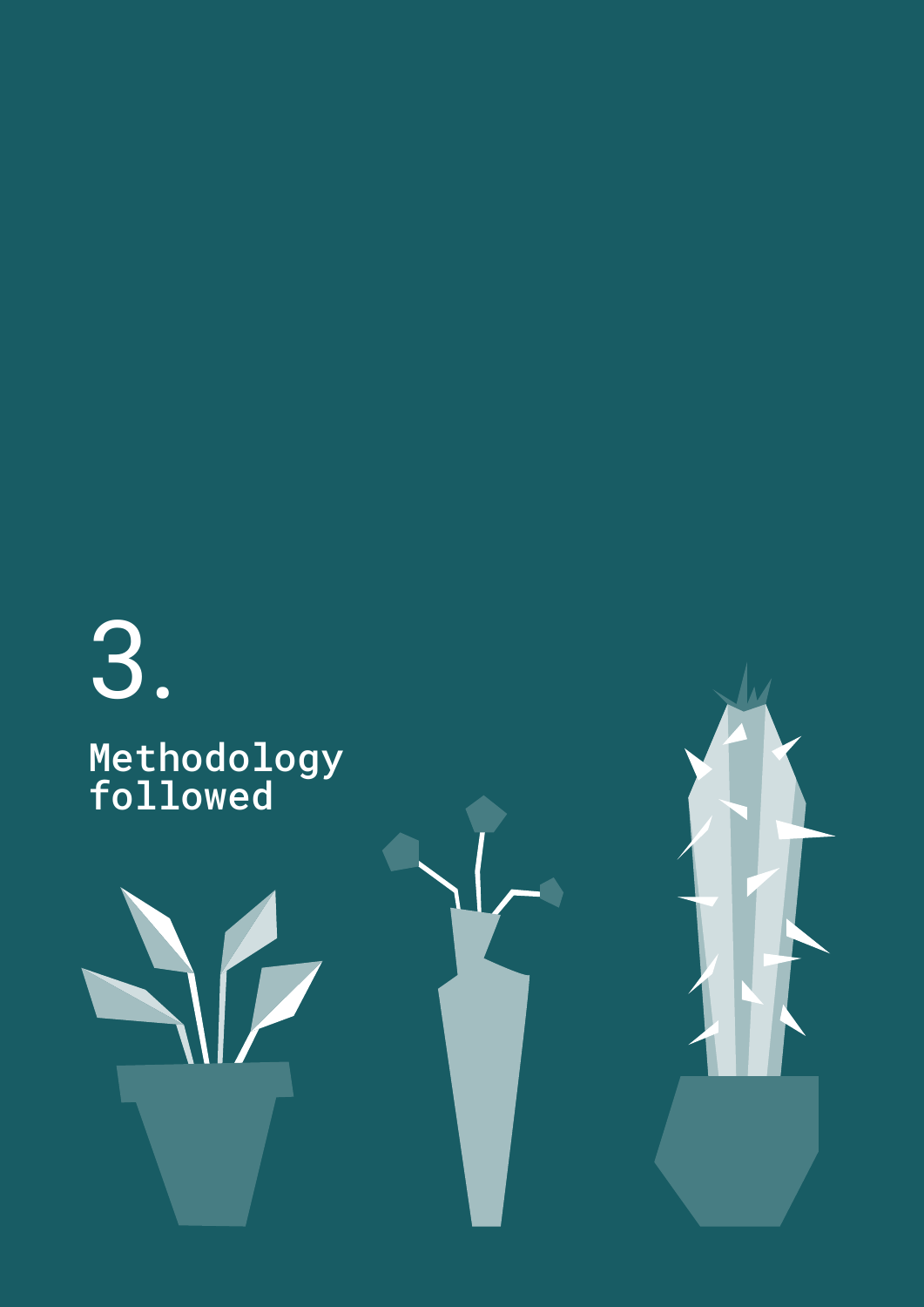### 3. Methodology followed

The methodology used is organised in two major blocks:

### Methodology to analyse the results in people

This report considers mainly three measurement moments: **initial assessment and follow-up at months 12 and 18.** It is therefore a **mix design with two independent groups (CG and HG) and three repeated measurements.**

Though the number of participants was much higher, the final analysis of the results only included the people who had participated at least in three moments of measurement: initial assessment, interview at months 12 and 18.

### . Number of participants included in the final assessment of the results



### Methodology to analyse the costs:

a. **Costs identification:** Generation of primary data due to the inexistence of secondary information. Calculation phases:

> Identification of the services portfolio.

Calculation of the costs related to each service.

b. **Comparing costs of the experimental and control groups:** Applying the unit costs obtained to the consumption of services by each user. Calculation phases:



- c. **Cost-effectiveness analysis:** Once the results in the participants and the costs of each program obtained, both dimensions are related. Two tools are used:
	- **Model of repeated measures to estimate** the net effects of the program (differences in differences) over objective and subjective effectiveness variables.
	- Calculation of Incremental Cost-Effectiveness Ratios (ICER), controlled via bootstrapping, the acceptability thresholds sensitivity test and estimation of the Incremental Net Benefit (INB).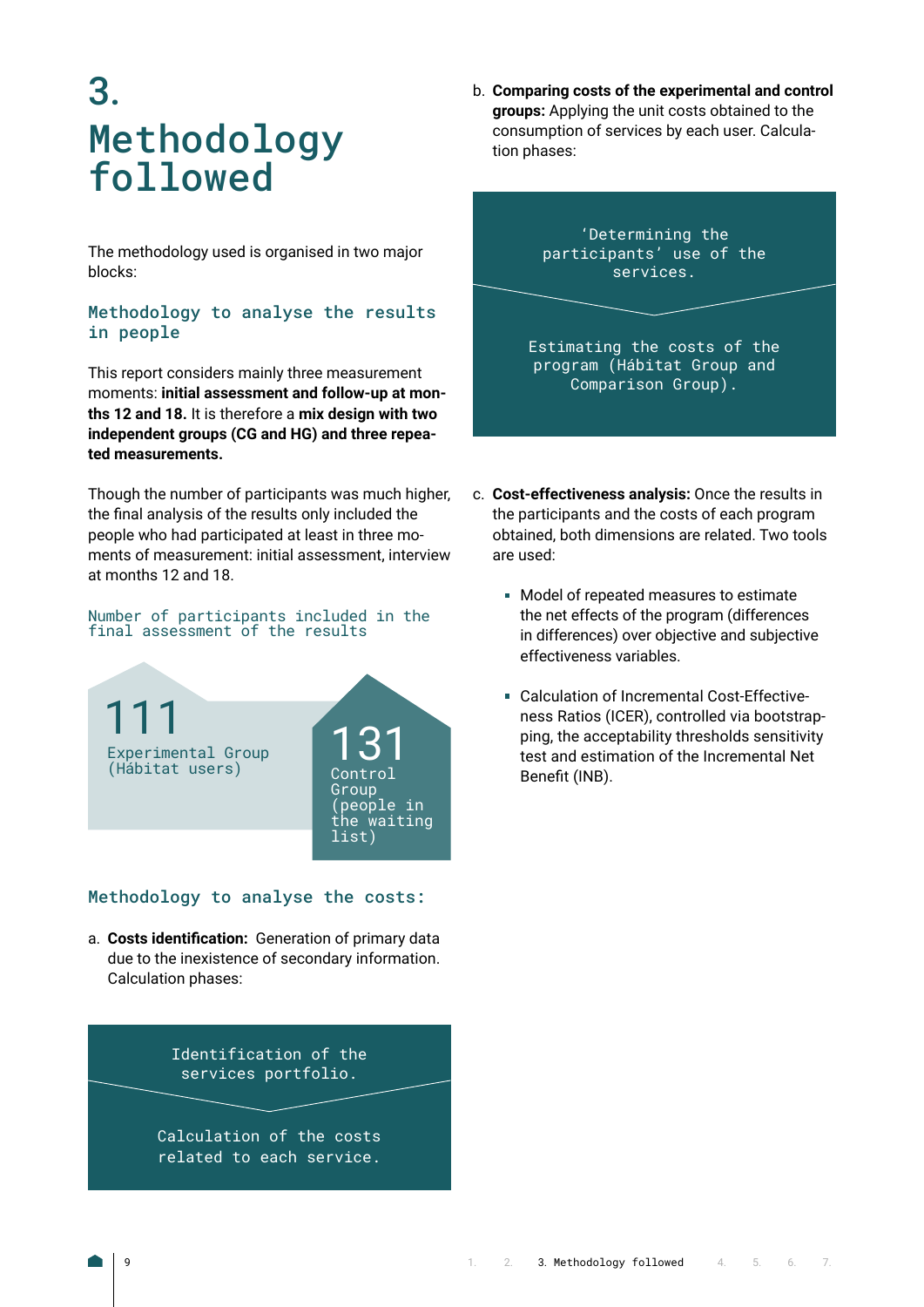## <span id="page-9-0"></span>4. Results on people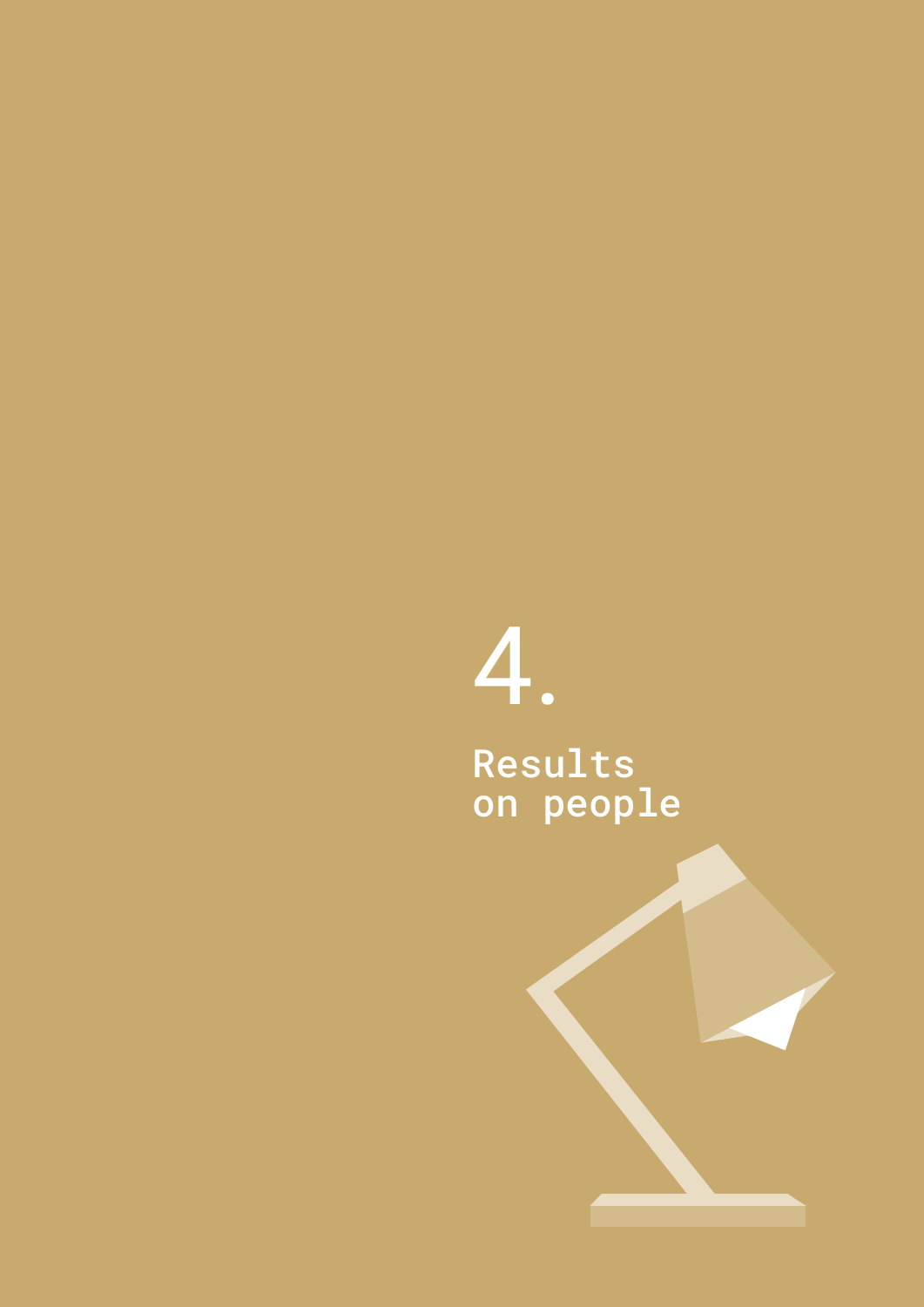### 4. Results on people

With regards to the evolution of the users, the Hábitat program group obtains better results than the participants in the control group (supported with other resources) in different areas studied, more specifically:

### Housing and providing for basic needs:

- **The housing retention rate in Hábitat,** 18 months after the entry of the participants in the Hábitat program is **96,06%.**
- $\triangleright$  The housing situation of the control group, that is the participants using other services, is less stable and of lower quality, though it is possible to see a reduction of the most extreme situation, in particular living on the street.
- **The satisfaction** with the housing situation was also **higher** in the Hábitat group, remaining stable during the 18 months.



**Usual residence in HG in the previous month (0, 12 and 18 months).**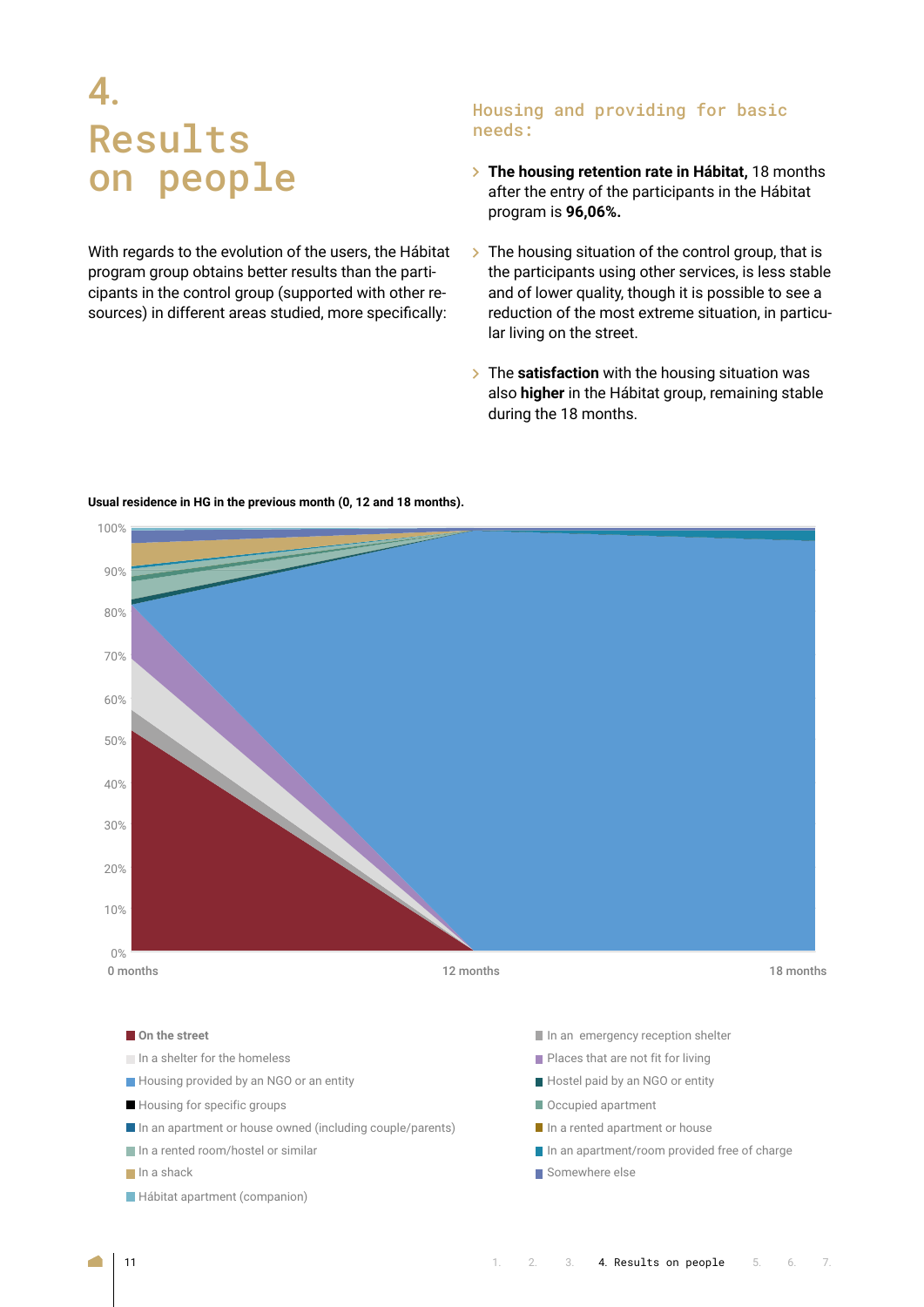#### **Usual house in CG in the previous month (0, 12 and 18 months)**



- Housing for specific groups Occupied apartment
- In an apartment or house owned (including couple/parents) In a rented apartment or house
- 
- 
- **Hábitat apartment (companion)**
- > Also, the participants in the Hábitat program present better results than the control group when covering other basic needs such as **meals and personal hygiene,** more specifically:
	- The percentage of people that had skipped a meal during the 7 previous days decreased from 58% at the initial time down to 15.5& after 18 months (lower than the figure among the participants in the CG).
	- The percentage of participants in the Hábitat group expressing having had difficulties to bathe reduced from 55.1% at the initial time, down to 5.8% after 18 months, a percentage which is significantly lower than the one found among the participants in the CG. Despite the reduction of the difficulties among the participants in the
- 
- 
- 
- $\blacksquare$  In a rented room/hostel or similar In an apartment/room provided free of charge
- In a shack **Somewhere else**

CG, one out of three people in this group still had difficulties to bathe.

The Hábitat program has a major impact in aspects related to housing. It makes participants remain in their house one year after and they manage to cover their basic needs. As for the control group is concerned, the situation of those participants is of lower quality and lowwer stability in the house, with more important deficiencies in matters such as hygiene and diet.

◢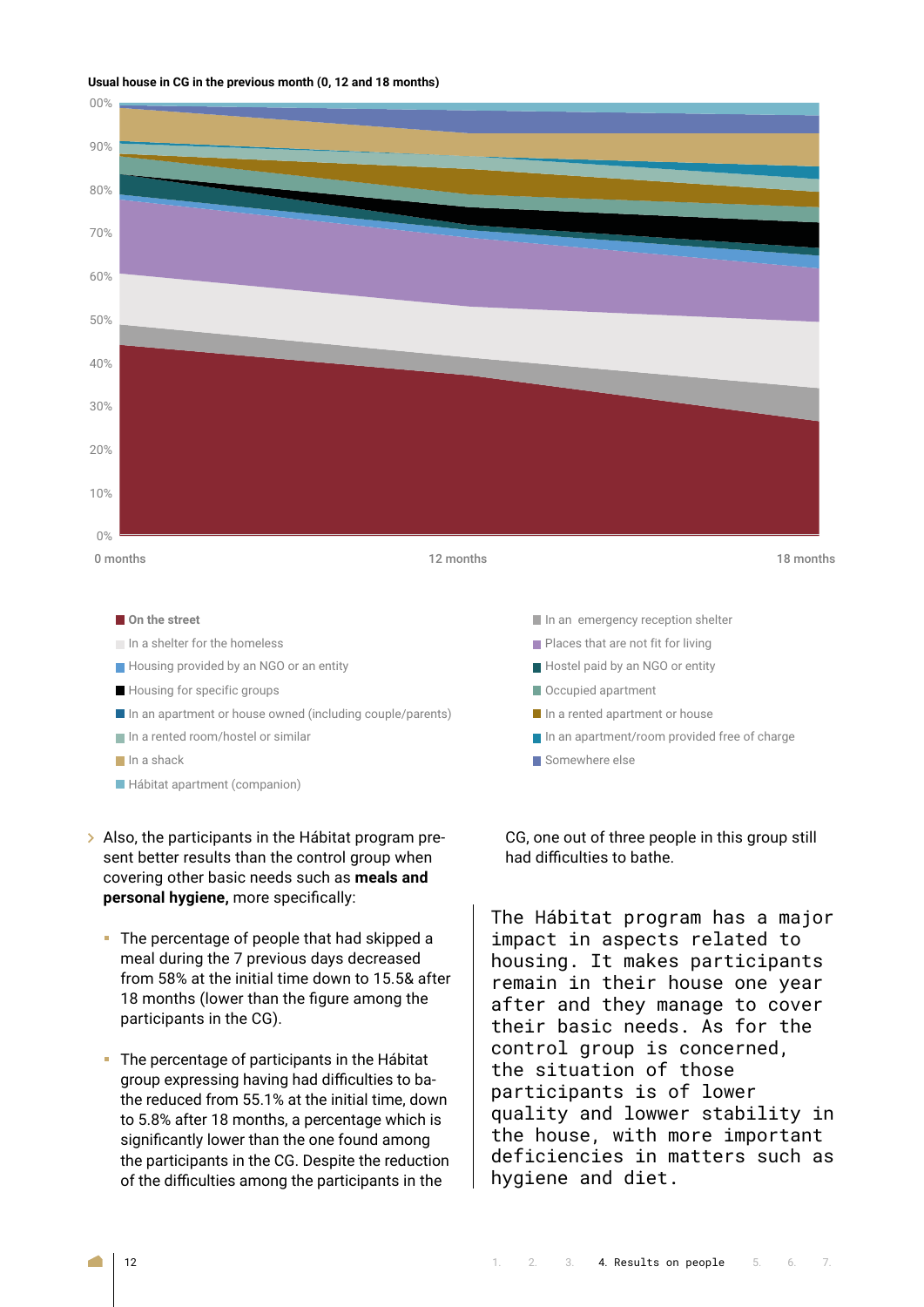### Global happiness and satisfaction about life

- **Global satisfaction** with life of the users of the Hábitat program **improved significantly** 12 months after entering the program and this improvement remained at the 18 months follow-up, something that did not happen with the users of other programs or services.
- $\triangleright$  The participants in the Hábitat program presented **higher levels of happiness** than the people supported by other programs (CG).

### Use of services

- Hábitat program contributed to the **stable reduction of the use of social services** among its users.
- On the other hand, **no changes were observed** during the time in the use of **health services except**  for the use of **hospital emergencies, which at month 18** was significantly lower **in both groups** of participants compared to the initial moment, though the improvement took place faster among the participants of the Hábitat program.

### The average use of social services in the previous 30 days in the HG at months 0, 12 and 18.

**Use of social services.**



Mix ANOVA;  $np \le 0.05$ ;  $**p \le 0.01$ ;  $***p \le 0.001$ . Source Prepared by the authors.

### Economic situation

Hábitat program **does not** seem to have **positive effects in the access to stable economic resources nor in the level of satisfaction with them.** Some positive changes were observed with regards to the amount of the economic resources, though these do not seem to be

For the participants, Hábitat means improving the general perception of life, they are happier people in comparison with the people not taking part in the program.

Accessing a house represents a considerable reduction of the use of social services, which is not the case for other type of services such as health services, addiction treatment services or mental health care services.

Though Hábitat does not seem to have effects in the access to more stable economic resources nor the level of satisfaction with those resources, compared to the traditional alternative, it does seem to have an effect in the reduction of several resources of income, more specifically begging and marginal activities. These activities clearly decrease among the users of this program.

sufficient, and no differences were observed between both groups of participants with regards to their economic situation.

Some **improvements related to the sources of income** were seen among the users of the **Hábitat** program: after 18 months a reduction in the **activity of begging** was seen among the users of this program (from 30% to 7%); also, at that moment of the assessment, **marginal activities** were less common among the participants in the Hábitat program when compared to the group of users of other programs (control group): 5.8% versus 14.3%.

### Social support

Regarding **social support,** at month 18, an **improvement was observed in the perception** of the participants in Hábitat in aspects such as:

◢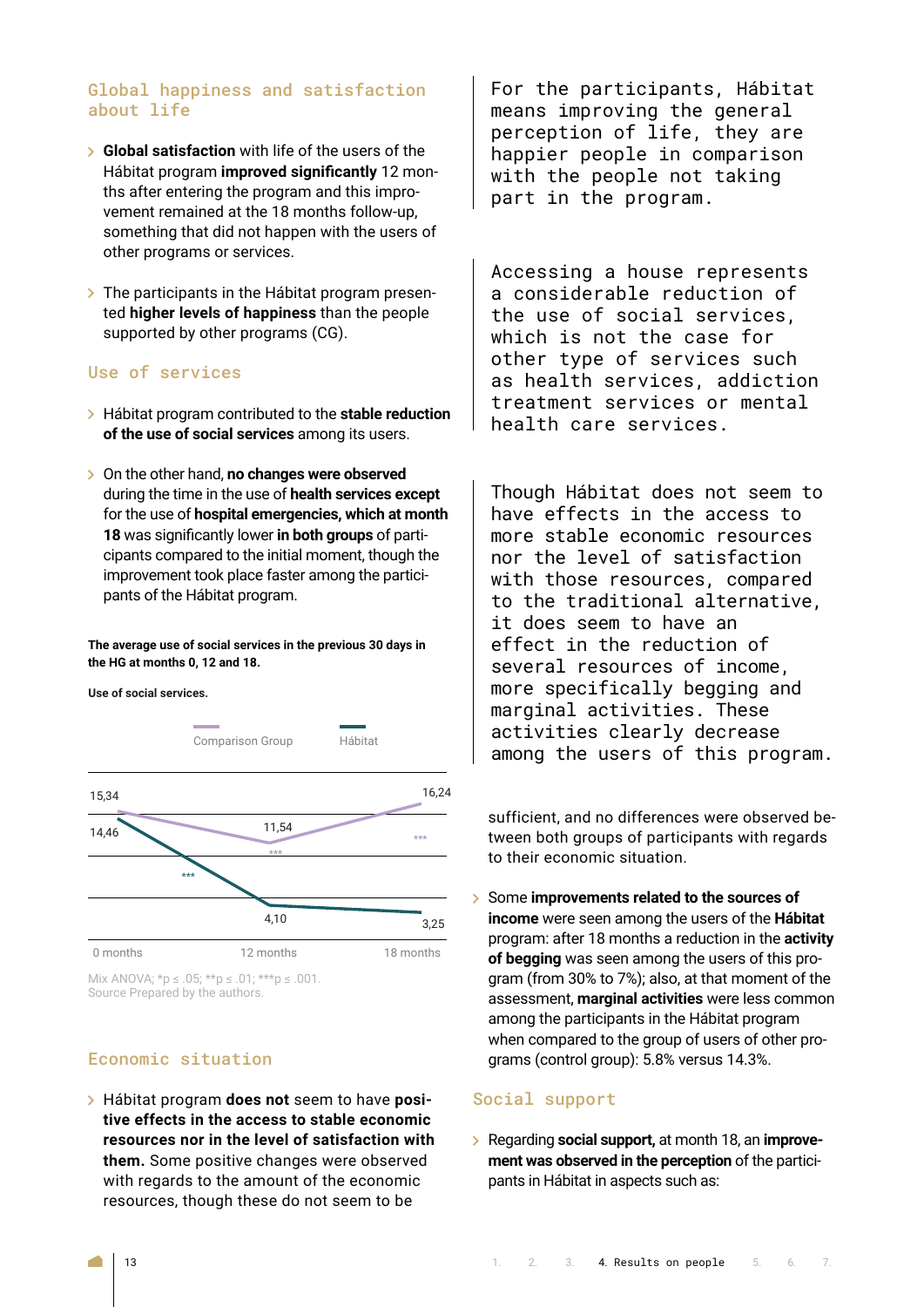- **Having someone to count on when needed.**
- **Having someone to talk to when needed.**
- In the **feeling of loneliness.**
- Greater **satisfaction** with the **support received.**
- No improvements were observed regarding these aspects among the group of participants from other resources.
- Some changes were observed, among t**he participants in the Hábitat program in their family relationships,** more specifically, in the **frequency of telephone contacts** (not in person) and in the **satisfaction with the evolution of the family relationship.** These changes do not happen in the participants of the control group.

### Victimization and discrimination

- Significant **reductions** in the v**ictimization experiences** were observed both in the participants of the **Hábitat** group and of the **control group,**  though this reduction was stronger among the participants of the Hábitat group. Another evidence is that there was **an improvement in the security perception in the Hábitat group.**
- The users of the **Hábitat group** also expressed, at month 18, that they **experienced less recent**

**Victimization during the previous 6 months in the HG and the CG, at month 0, 12 and 18w** 00, at month o,



.<br>The Q test of Cochran has been used to compare the three moments measured (0, 12 and 18 months). Later, McNemar was used to compare 2 vs 2 between both assessments and χ2 to compare between both groups; \*p ≤ .05; \*\*p ≤ .01; \*\*\*p ≤ .001. Source Prepared by the authors. With regards to the social support perceived by the participants, participating in Hábitat is accompanied by an improvement in the perception of the available social support at general level. More specifically, it is also possible to highlight an improvement in the frequency of telephone contacts with the families among the participants in Hábitat and in the satisfaction with that relationship. These changes do not happen in the participants of the control group.

The victimization and discrimination of the participants in the Hábitat program reduces substantially, as well as there is an increase in the security perception. This dynamic is not seen in the control group.

**discrimination** than in the case of the participants in the control group.

### Health

- **No major changes in the physical health** were observed in the participants during the 18 months considered, but the users of the **Hábitat program improved their perception about their physical condition and their emotional wellbeing.**
- About the **mental health** of the participants more specifically (assessed by means of the GHQ (Goldberg, 1996)), the participants of the **Hábitat** group presented **improvements** all through the 18 months. The scoring of these participants reflects a better situation than the one of the participants of the **control group** in the assessment at months 12 and 18, not only in the global score but also in each one of the scales of this instrument: Somatic symptoms, Anxiety and insomnia, Social dysfunction and Depression.
- $\triangleright$  In line with the previous information, the scores obtained in the Euroquol by the participants in the **Hábitat program** show **improvements** during the 18 months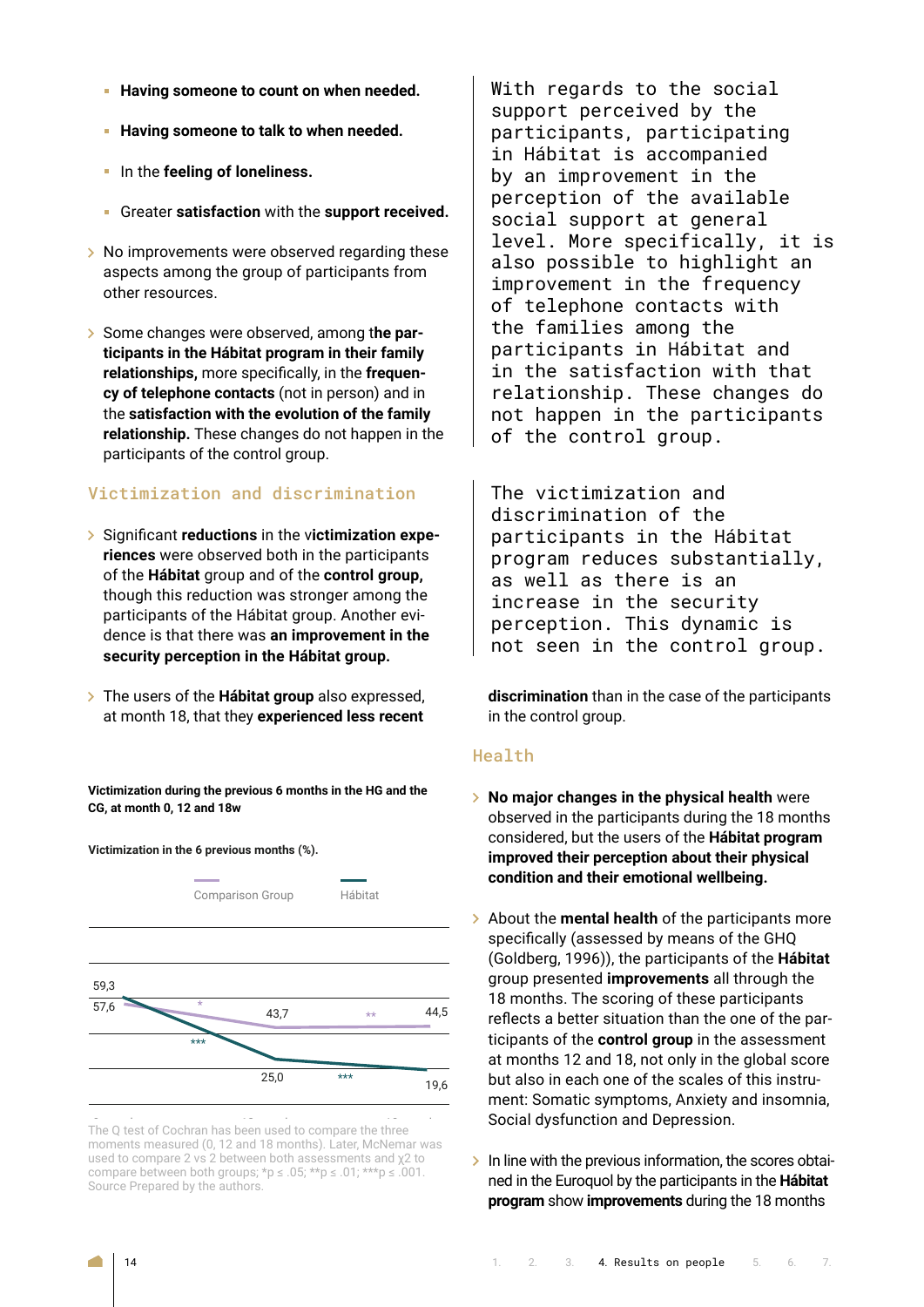regarding **Anxiety and/or depression,** as well as a **reduction** in the experience of **pain**. The rest of the aspects considered (mobilities, self-care and daily activities) showed no changes in none of the groups.

**No changes were observed** in the **alcohol consumption** in the participants of any of both groups (Hábitat and Control).

### Administrative situation and other related aspects

In the assessment at month 18, **no significant changes** are seen related to the administrative aspects considered among the participants in the **Hábitat program.** In this case, the **control group** participants present **higher rates of obtaining residence and working permits** than the participants of the program Hábitat.

Number of days with physical health problems in the last month in HG and CG at months 0, 12 and 18.



Source Prepared by the authors. Mix ANOVA;  $*p \le .05$ ;  $**p \le .01$ ;  $***p \le .001$ .

### Total GHQ in HG and CG at months 0, 12 and 18



 $S_{\rm p}$  is a utilization of .000  $\mu$ Mix ANOVA;  $*p \le .05$ ;  $**p \le .01$ ;  $***p \le .001$ . Source Prepared by the authors.

The participants of Hábitat express a higher satisfaction with their emotional health physical condition, compared to when they entered the program and also, compared to the control group, though objective indicators do not show relevant changes in the physical health.

Another improvement is observed in the mental health, in contrast with the control group.

There are no changes seen in both groups with regards to the alcohol consumption.

The results do not pinpoint the relationship between the participation in Hábitat's program and the administrative normalization processes. Some aspects considered among the participants in the control group seem to improve.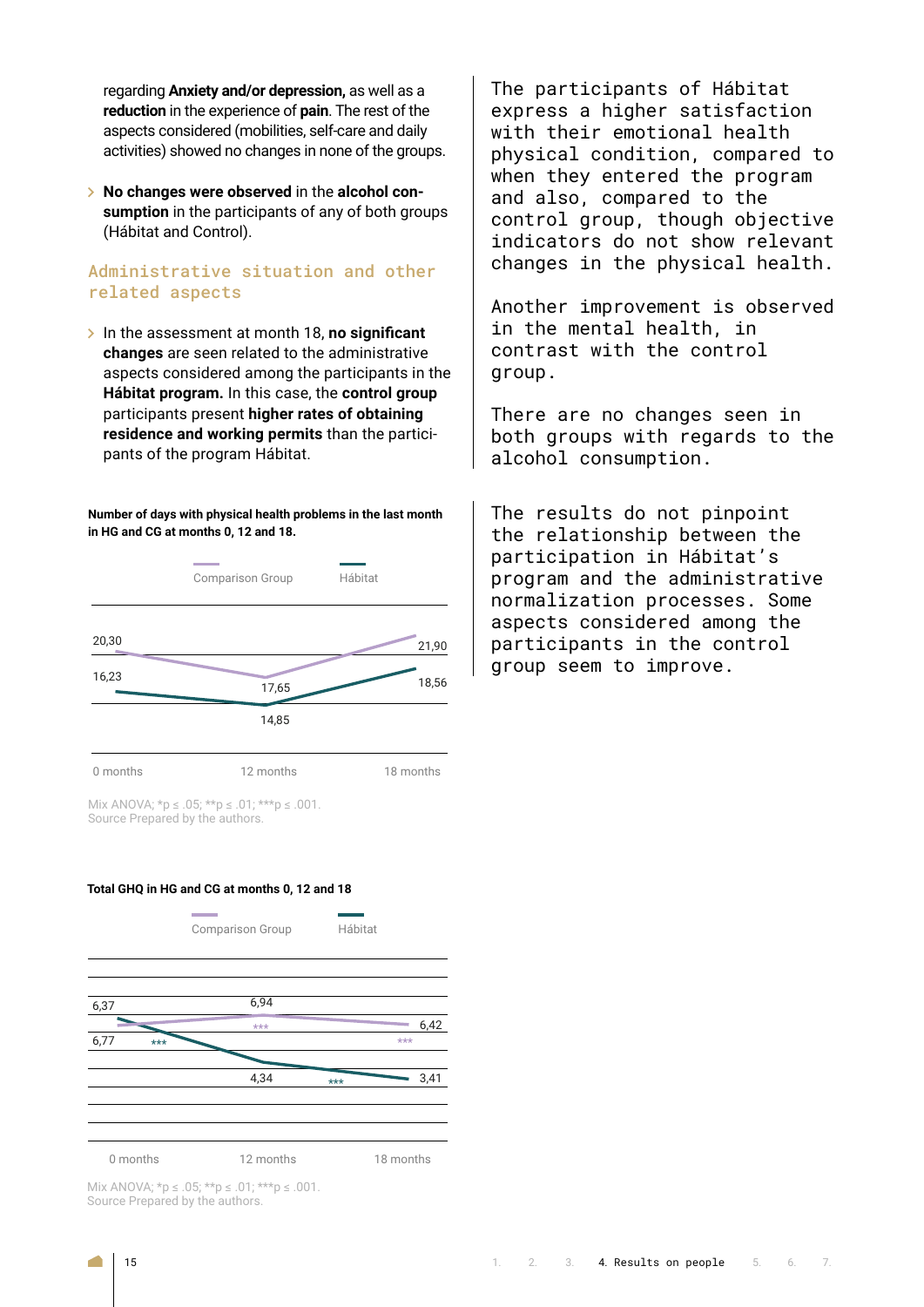# <span id="page-15-0"></span>5.

Economic assessment

 $\overline{\mathbf{A}}$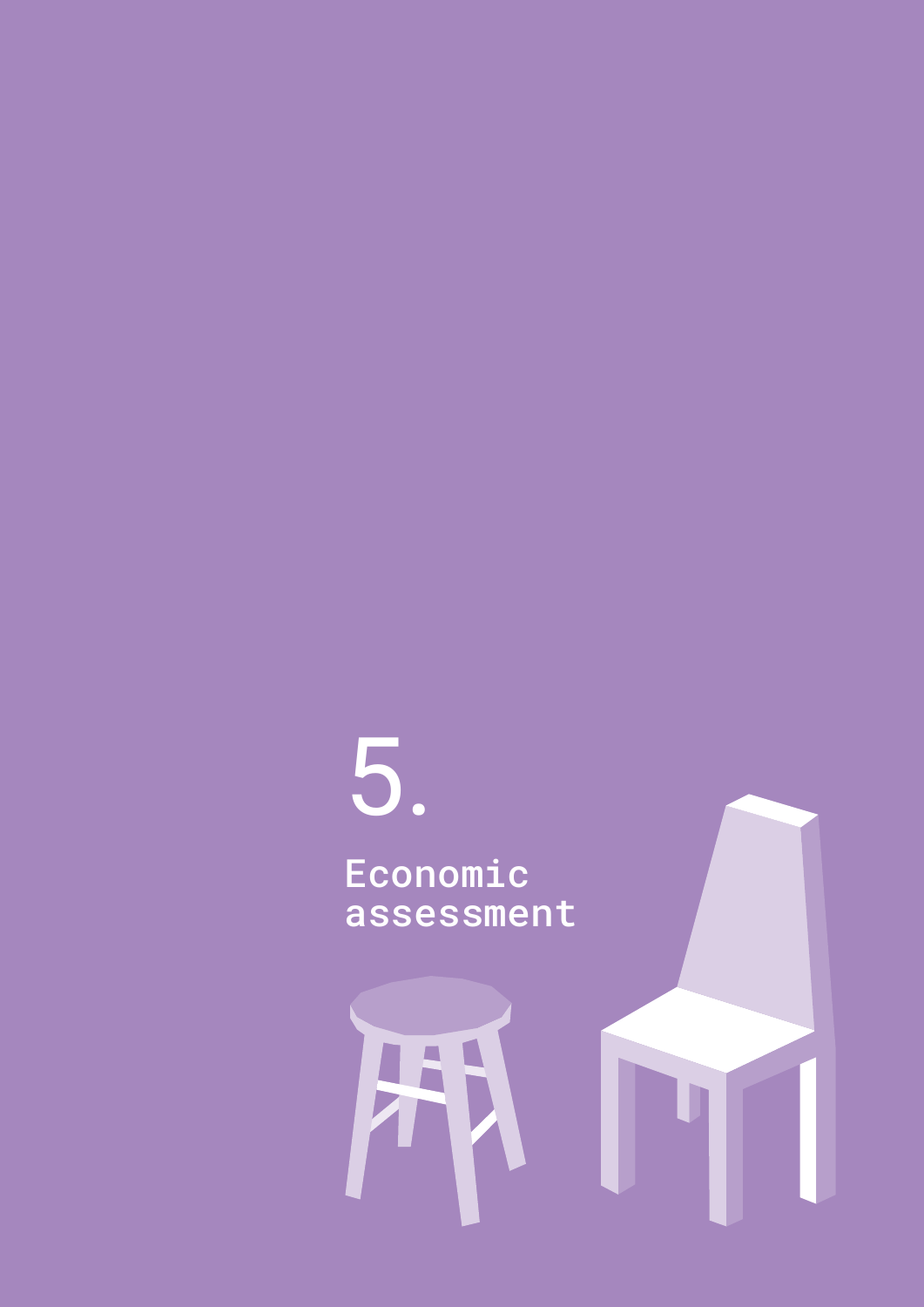### <span id="page-16-0"></span>5. Economic assessment

### 5.1.

### Economic assessment with private housing prices

The economic analysis has been carried out starting from two basic variables:

### **Costs per unit**

Unit costs, per day for the services and per intervention for health and legal resources.

### **Frequency**

Number of days using services and number of interventions, in months, carried out by the people interviewed and expressed by them in the survey. We have standardized the number of days in days/months for every situation.

The conjunction of both dimensions has allowed us to calculate the average monthly cost of the support given to the homeless of the sample, broken down by services and expressed separately for the Hábitat Group and the Comparison Group.

### Situation at the beginning of the assessment (baseline: month 0)

The results of the initial wave must, evidently, be taken as a **starting point,** especially when comparing them to the ones obtained in the later phases. At this point, both groups are in equal conditions, as the participants of Hábitat group are not included in the program when the interviews take place.

### Situation at month 12

One year after, the **housing costs of the Hábitat Group** practically became a **fix cost (931.25€)** due to the stability of the overnight stays and the high retention rate. In the case of the housing provided by

The final result of this direct estimation points at that the people chosen to participate in the Hábitat program generate a monthly cost of 1,100€, 32.17% more than in the comparison group (832.28€).

After twelve months, the support monthly average cost of Hábitat Group rises up to 1,763,24€, versus 1,093,72€ of the Comparison Group, driven by the stability of housing in Hábitat's program (61.21% more).

The average monthly cost of the support to Hábitat Group is set at 1,706,63€ and for the Comparison Group at 1,157,84€. Hábitat still presents a higher cost, though the difference reduces versus the 12 months (47.40€).

Hábitat Program, we have taken as a reference, the price of private housing in 2018, which is 31.79€/day.

Nevertheless, this direct result is misleading, as it **compares a very homogeneous group of people in stable housing (HG) versus a very heterogeneous group** with many people without housing or that only spend a few nights per month in an adequate place or in a resource from the services providing support to the homeless (CG).

### Situation at the end of the assessment (month 18)

At the end of the assessment period, costs have increased versus the initial situation in both groups: 40% in the case of the Comparison Group and 55% in the case of Hábitat Group.

These final results are explained by the **"fix cost"** that housing and care represent, which are a feature of Hábitat, but also by the l**ower costs of this program in almost all the other components assessed: meals, hygiene, services, addictions, health and psychiatric care.**

÷.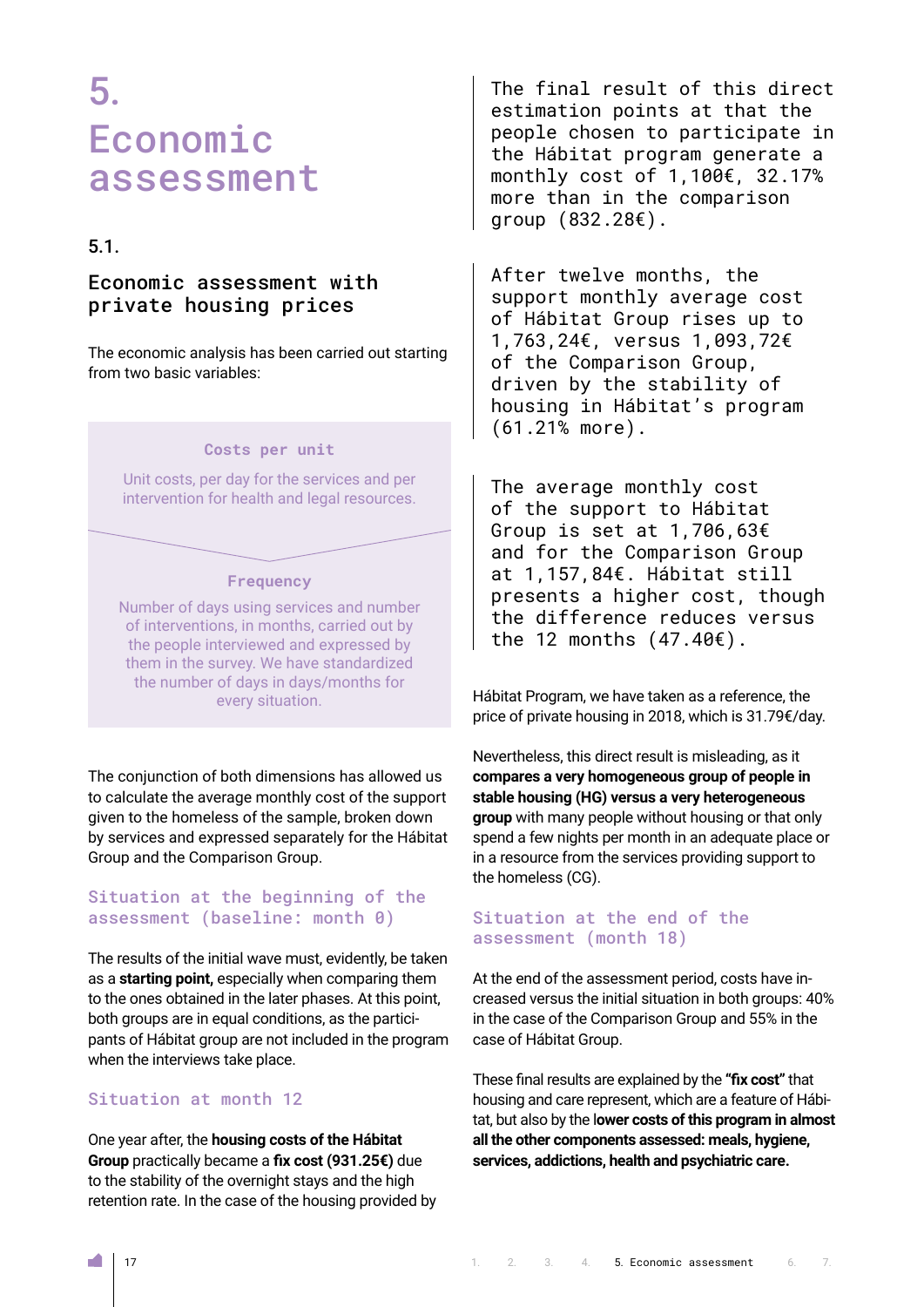#### **Monthly costs of the support for the homeless. Baseline (month 0).**

| <b>Scope</b>                    | <b>Comparison Group</b> | Hábitat Group |
|---------------------------------|-------------------------|---------------|
| Housing                         | 134,17€                 | 218,71€       |
| <b>Meals</b>                    | 72,17€                  | 83,11 €       |
| <b>Hygiene</b>                  | 16,97€                  | 17,31 €       |
| <b>Services</b>                 | 207,76€                 | 202,57€       |
| <b>Addictions</b>               | 19,81 €                 | 32,48€        |
| Indirect Costs (+9%)            | 40,58€                  | 49,88€        |
| <b>SUM MONTHLY COSTS</b>        | 491,47€                 | 604,05€       |
| <b>Health Care</b>              | 237,41 €                | 376,25€       |
| <b>Psychiatric Care</b>         | 60,40€                  | 106,14€       |
| <b>Administrative Sanctions</b> | 14,65€                  | 2,48€         |
| Legal Issues                    | 28,35€                  | 11,13 €       |
| <b>SUM TOTAL MONTHLY COSTS</b>  | 832,28€                 | 1.100,04 €    |

### **Monthly costs of the care provided to the homeless. Phase 18 Months.**

| <b>Scope</b>                       | <b>Comparison Group</b> | Hábitat Group |
|------------------------------------|-------------------------|---------------|
| Housing                            | 248,56€                 | 920,09€       |
| <b>Meals</b>                       | 59,75€                  | 5,00 €        |
| Hygiene                            | 14,93€                  | - €           |
| <b>Services</b>                    | 244,13€                 | 36,88€        |
| <b>Addictions</b>                  | 19,31 €                 | 2,46€         |
| Indirect Costs (+9% cg; +10.62 hg) | 52,80€                  | 102,42€       |
| "Flat rate support Hábitat"        |                         | 283,90€       |
| <b>SUM MONTHLY COSTS</b>           | 639,48€                 | 1.350,75€     |
| <b>Health Care</b>                 | 279,88€                 | 230,30€       |
| <b>Psychiatric Care</b>            | 218,57€                 | 90,96€        |
| <b>Administrative Sanctions</b>    | 9,72€                   | 20,63€        |
| Legal Issues                       | 10,20€                  | 14,00 €       |
| <b>SUM TOTAL MONTHLY COSTS</b>     | 1.157,84 €              | 1.706,63 €    |

What **sets the difference in the increase of the costs of Hábitat group is the housing cost, with a variation rate of 320%** between month 0 and month 18, versus 85% of the comparison group. Despite this, the **Hábitat Group has experienced a major and generalized reduction of costs that are not directly associated,**

Once up and running, Hábitat tends to reduce costs, whilst the alternatives increase them.

n and a series of the contract of the contract of the contract of the contract of the contract of the contract of the contract of the contract of the contract of the contract of the contract of the contract of the contract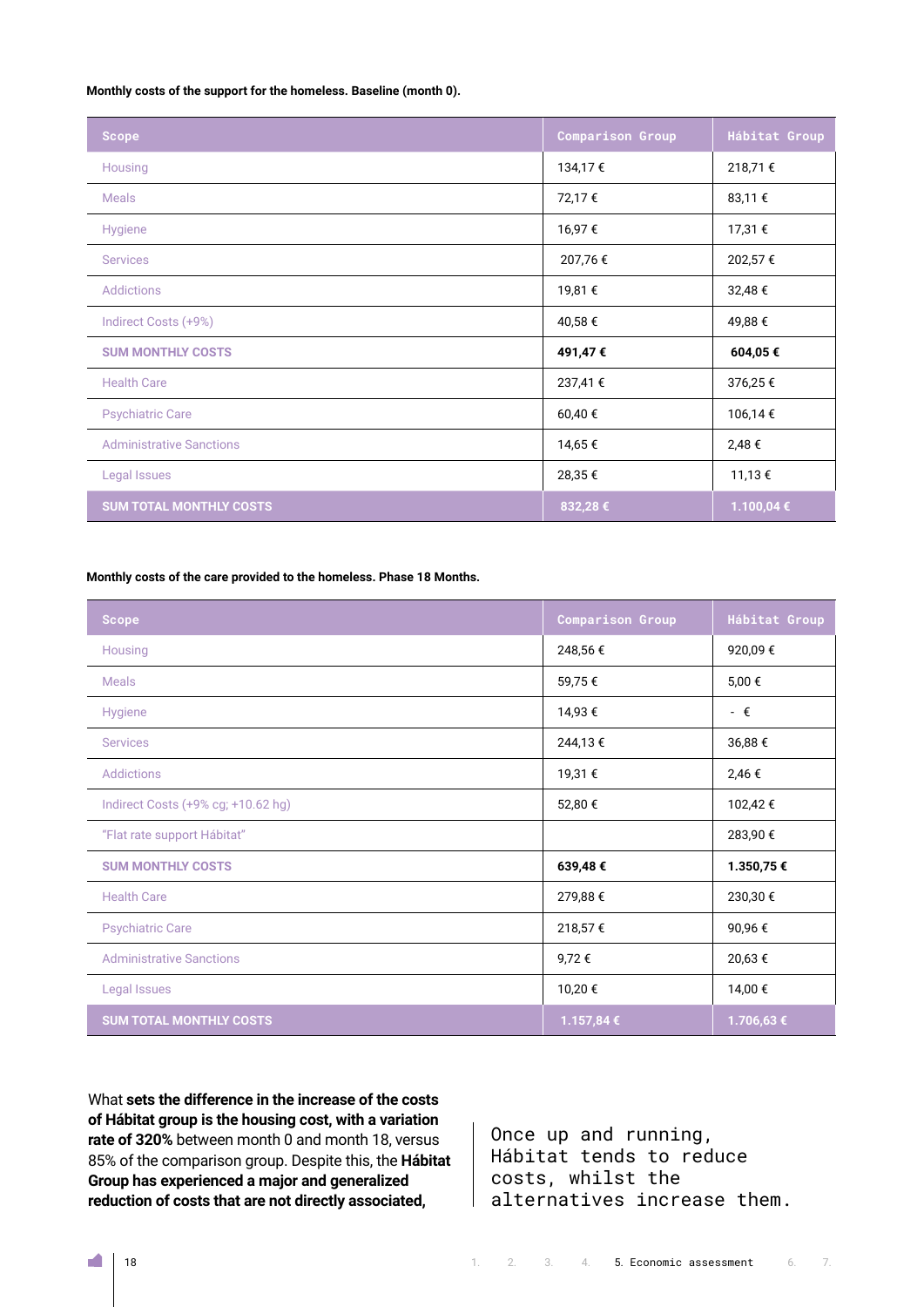<span id="page-18-0"></span>such as meals, hygiene, support services, addiction treatment and health and psychiatric care.

The partial conclusion one can draw is that, once the support structure is set, costs exist in both models. Hábitat is nevertheless a more complete and expensive formula, which nonetheless generates major savings in other points of the system. Its evolution in time, when compared, provides favourable results.

### 5.2.

### Economic assessment with public-owned housing prices (POHP)

Hábitat also relies on public-owned housing, with a much cheaper rental prices when compared to the previous sections -11.98€ per day, versus 31.79€ which reduces greatly the housing costs and therefore the costs of the program. At the end of the assessment, the **average monthly cost (POHP) of the support to Hábitat Group** is set at **1,072,54€**, which represents **6.25% less** that the average cost of the **Comparison group (1,144.96€).**

Hábitat generates savings in the costs related to services and external resources of the program: meals, hygiene, addiction treatment and health and psychiatric care.

In POHP Hábitat program is less expensive than its alternatives.

The POHP after 18 months have increased significantly more in the Comparison Group: 38.58% versus 3.25% in the Hábitat Group.

| Scope        | <b>Comparison Gro</b> |
|--------------|-----------------------|
| Housing      | 235,92€               |
| <b>Meals</b> | 59,75 €               |
|              | 1102c                 |

**Monthly costs of the support provided to the homeless. Phase 18 Months POHP.**

| <b>Scope</b>                       | <b>Comparison Group</b> | Hábitat Group |
|------------------------------------|-------------------------|---------------|
| Housing                            | 235,92€                 | 346,87€       |
| <b>Meals</b>                       | 59,75€                  | 5,00 €        |
| Hygiene                            | 14,93€                  | - €           |
| <b>Services</b>                    | 244,13€                 | 36,88€        |
| <b>Addictions</b>                  | 19,31 €                 | 2,46 €        |
| Indirect Costs (+9% cg; +10.62 hg) | 41,55€                  | 51,66€        |
| "Flat rate support Hábitat"        |                         | 283,90€       |
| <b>SUM MONTHLY COSTS</b>           | 625,69€                 | 716,65€       |
| <b>Health Care</b>                 | 279,88€                 | 230,30€       |
| <b>Psychiatric Care</b>            | 218,57€                 | 90,96€        |
| <b>Administrative Sanctions</b>    | 9,72€                   | 20,63€        |
| Legal Issues                       | 10,20€                  | 14,00 €       |
| <b>SUM TOTAL MONTHLY COSTS</b>     | 1.144,06 €              | 1.072,54 €    |

◢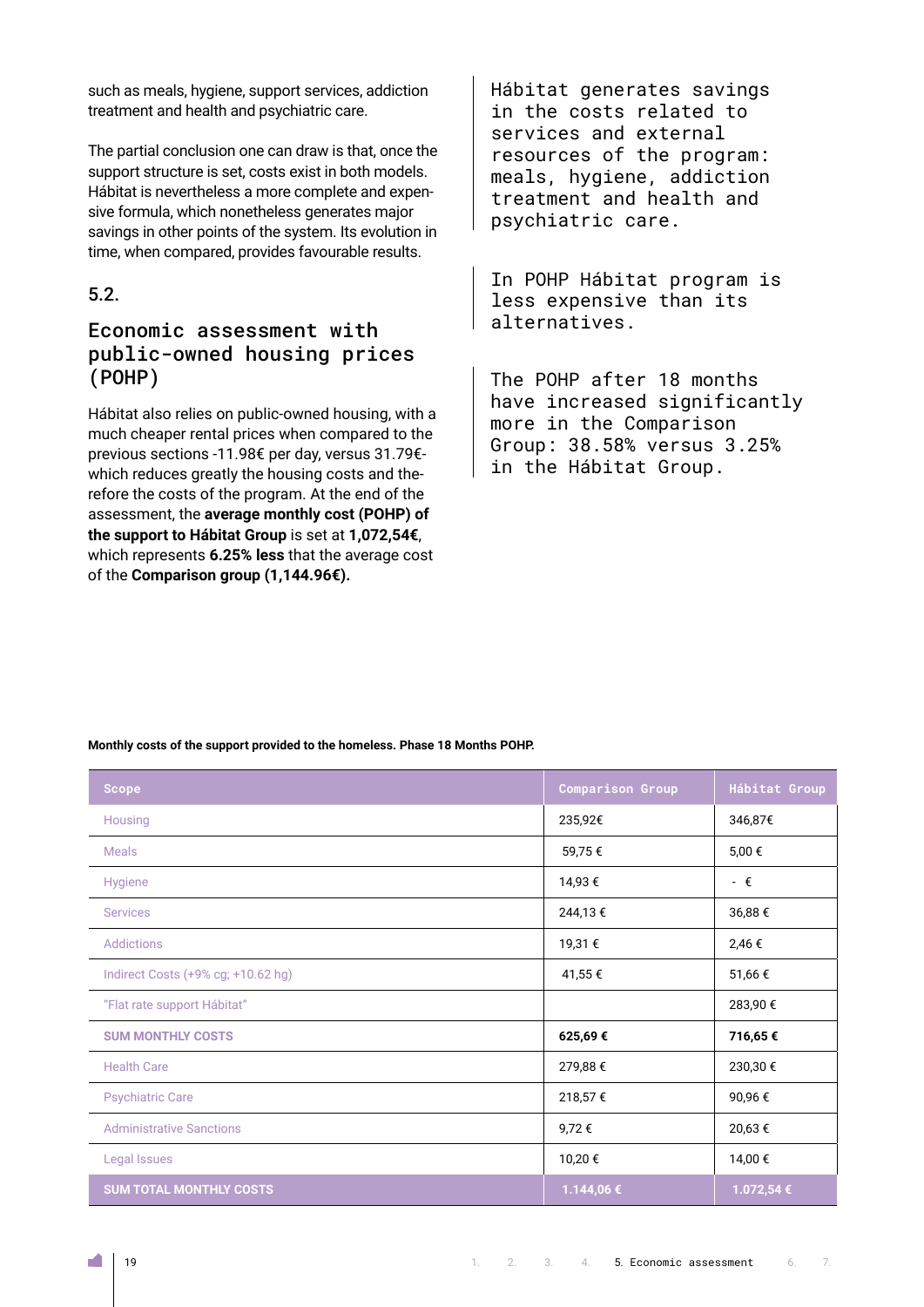### <span id="page-19-0"></span>An alternative analysis: adjusting the results

In all, the previous direct results are not balanced due to the fact that the use of housing in the Hábitat group is sustained and continued, while the use of housing in the comparison group is uneven and very often the participants spend the night in places that do not have a direct cost (street, shack, etc.). The lower cost coming from the Comparison group stems precisely from the fact that the traditional services do not provide the service as they do not support the users on a constant basis. Therefore, it is fundamental to refine the results on housing, transforming them into equivalent terms to Hábitat.

After this adjustment, clearly, the results change.

The total adjusted average monthly cost at month 18 for the Hábitat Group is 1,744 € and 1,716€ for the Comparison Group. The difference between both groups is then of only 28.12€ per month (barely 1.64%).

The (equivalent) total cost in both groups increases through the 18 months, though this increase is lower in the Hábitat group (+58.52%) that in the Control group (+106.14%).

#### **Housing costs. Adjusting in equivalent terms to Hábitat (private housing).**

| Place                                                   | Average daily costs | Monthly costs<br>30 days stay |
|---------------------------------------------------------|---------------------|-------------------------------|
| <b>Street</b>                                           | $\star$             |                               |
| <b>Emergency reception centre</b>                       | 27,58€              | 827,40€                       |
| Shelter for the homeless                                | 23,78€              | 713,40€                       |
| Place not fit to live                                   | $\star$             | $\blacksquare$                |
| Housing provided by an NGO. HABITAT PROGRAM             | 31,79€              | 953,70€                       |
| Hostel paid by an NGO                                   | 22,18€              | 665,40€                       |
| Housing for specific groups                             | 27,84 €             | 835,20€                       |
| Occupied apartment                                      | $^\star$            | $\overline{\phantom{a}}$      |
| Apartment owned                                         | $\star\star$        | $\overline{\phantom{a}}$      |
| Rented apartment                                        | $**$                | $\overline{\phantom{a}}$      |
| Rented room or hostel                                   | $\star\star$        | $\overline{\phantom{a}}$      |
| Apartment or room granted for free                      | $\star$             | $\overline{\phantom{a}}$      |
| Shack                                                   | $\star$             | $\overline{\phantom{a}}$      |
| Companion in the Hábitat apartment                      | $***$               | $\overline{\phantom{a}}$      |
| Somewhere else                                          | $***$               | $\overline{\phantom{a}}$      |
| <b>Hábitat Program 30 days</b>                          |                     | 953,70€                       |
| <b>Benchmarking Programs Equivalent Housing 30 days</b> |                     | 760,35 €                      |

\* No cost. \*\* The cost does not apply to the services assessed. \*\*\* Not applicable.

◢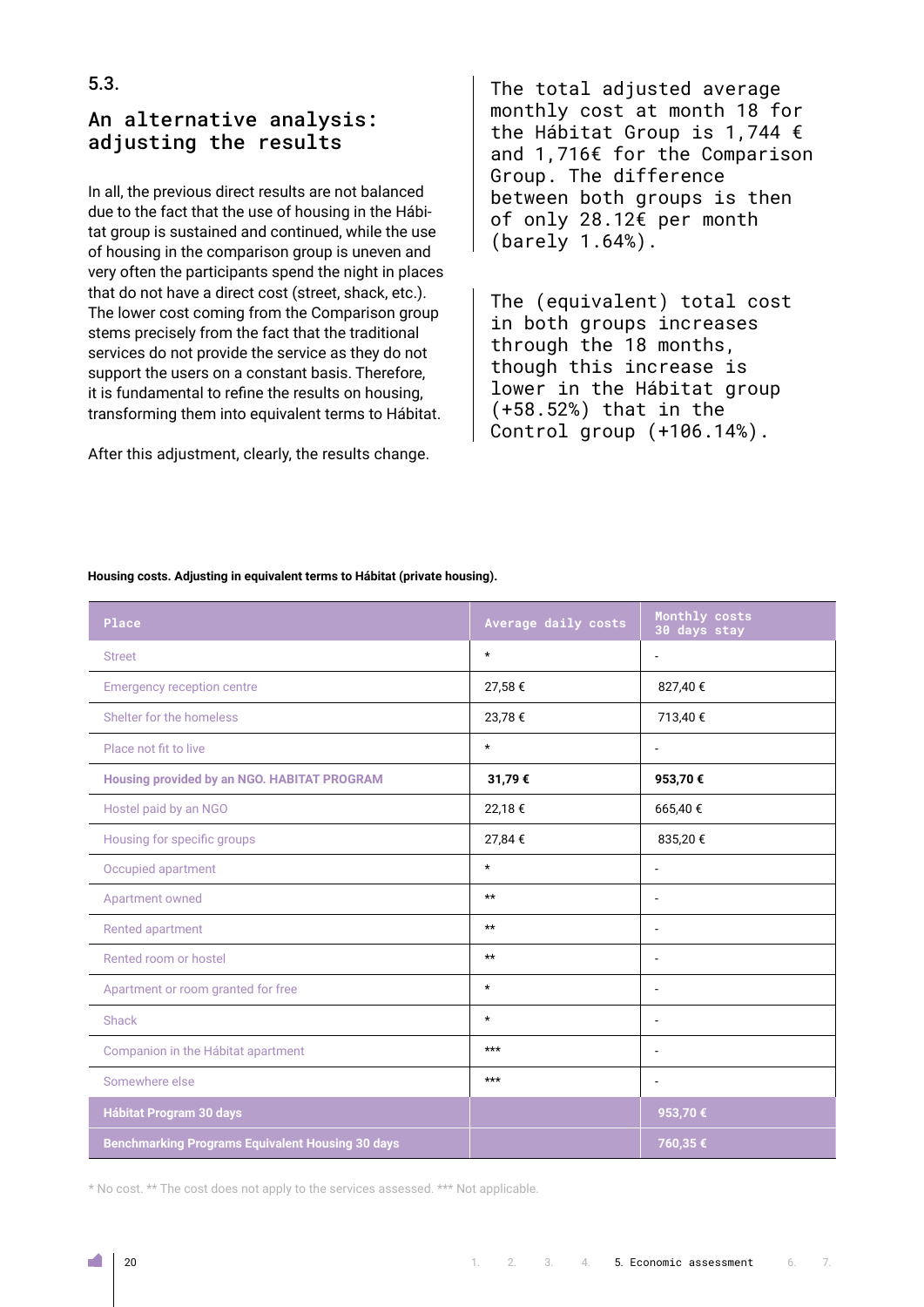<span id="page-20-0"></span>At the end of the period, Hábitat has a greater financial cost that its alternatives in **housing** (+25.43%), in **indirect costs** (+7.2%), in **hábitat support** and in the **administrative sanctions and legal issues**  (+112% and +37%).

Nevertheless, **Hábitat reduces the costs related to the use of services and resources, generating savings of 470.97€ per month,** more specifically in meals (-96.63%), bathing and hygiene (-100%), services (84.89%), addiction treatments (-87.25%), health care (-17.72%) and psychiatric care (-58.38%).

### 5.4.

### Results break down: housing, care and externalities

In order to better value the impact on the assessment on the use of the observed costs (direct) or adjusted costs (equivalent), we provide the data of each group at the three measuring moments, broken down per costs related to housing, support (sum of costs of meals, bathing, services, addictions and indirect costs) and externalities (sum of health and psychiatric care, administrative sanctions and legal issues).

By using the **observed costs** (direct, no adjustment), we conclude:

Considering the savings generated by Hábitat in equivalent adjusted terms, the cost surplus of the program is worthwhile.

- The **costs** reported by the people completing the assessment **tend to increase** in time in both groups of the study.
- The establishment of a **stable housing** program represents a **fix cost** which remains in time. Therefore, Hábitat, due to its high retention level, sets an incredibly significant difference in costs..
- $\geq$  The same happens, though in a softer manner, with the **support services costs**, due to the fact that Hábitat remains constant also in this chapter.
- $\geq$  But the use of non-specific resources of the homeless shows the opposite trend, and in fact, partly cancels out the previous trends. The **spending in externalities that the Hábitat users produce is each time lower,** while this spending in the comparison group is each time higher.
- $\triangleright$  Therefore, the global trend leads us to a certain **convergence in the average cost of both groups,**  though Hábitat is considerably more expensive in the direct comparison.



### **Monthly costs per person observed (€).**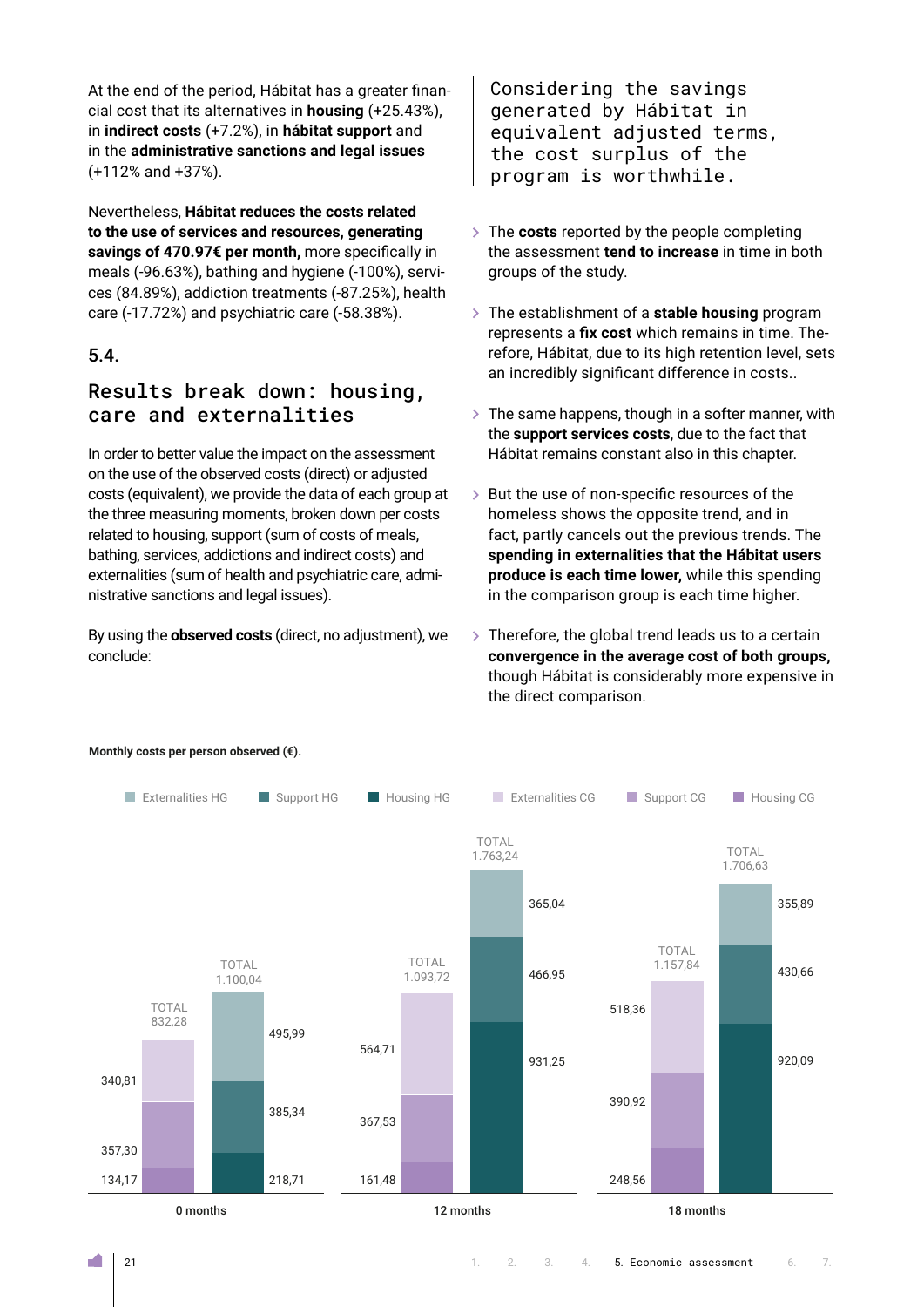#### **Adjusted costs in equivalent terms at 30 days of housing (€).**



### **Monthly costs per person observed (POHP).**



But, if we look at the **adjustment in equivalent terms,** with the hypothesis of applying a comparable housing cost during 30 days, the situation changes greatly:

 $\geq$  If the comparison group had an alternative stable housing, the costs of both groups would be very similar.

a.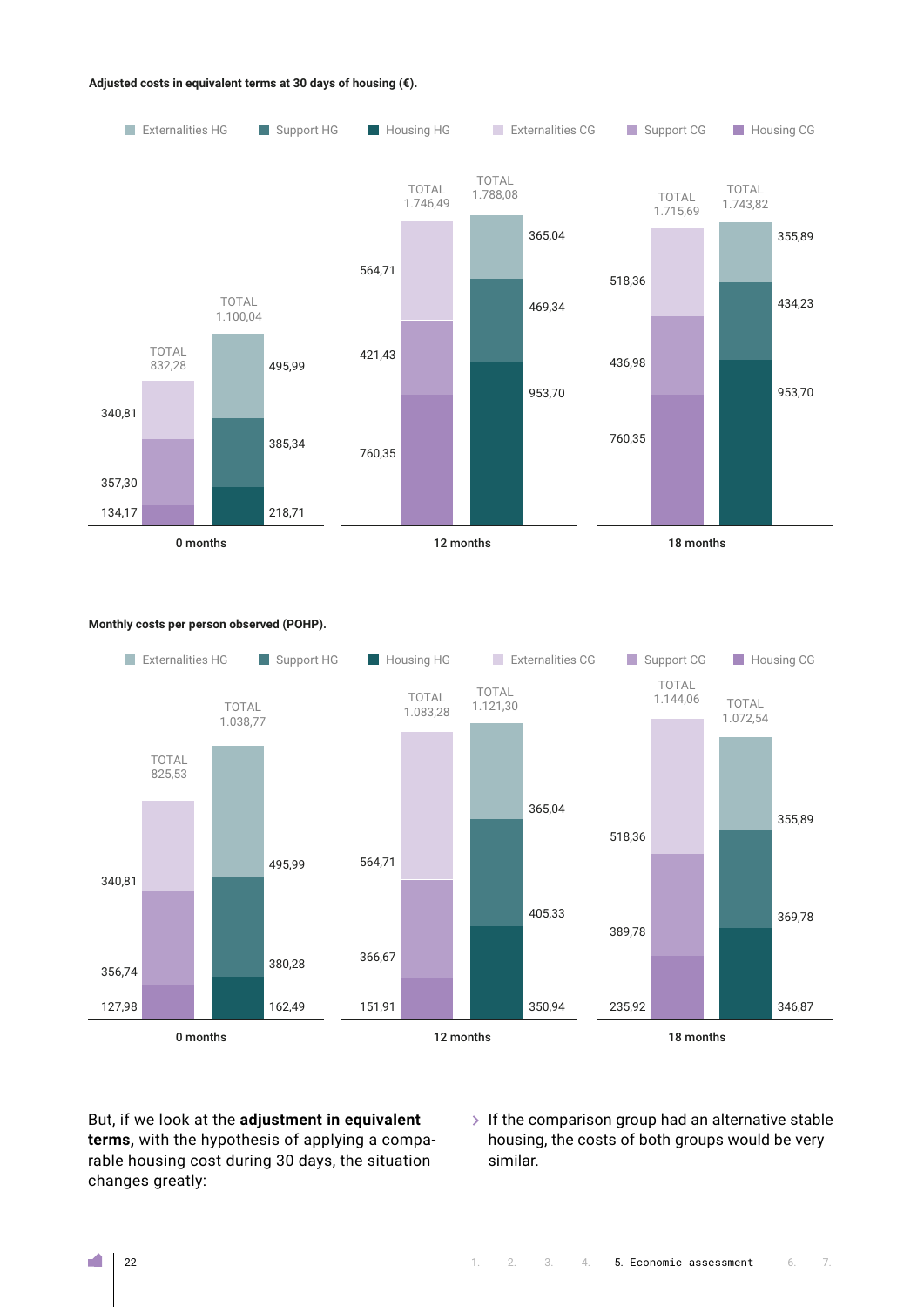#### **Adjusted costs in equivalent terms at 30 days of housing (POHP).**



With time, the trend leads to an even greater costs convergence as the housing component becomes fix and there is a greater saving generated by Hábitat, both in the specific services for the homeless and in the non-specific services (externalities).

If we replace the private housing Hábitat has for public housing, that is, applying the **POHP direct costs,** the housing line reduces significantly, consequently during the period, both groups having **more even total costs,** and Hábitat, in the last section of the assessment produces even lower costs.

If we also apply the **POHP adjusted in equivalent terms,** the total costs of the Comparison Group would increase more than the double and they would be way above the ones of the Hábitat Group, which would represent **630€** less per person and month versus its alternatives.



÷.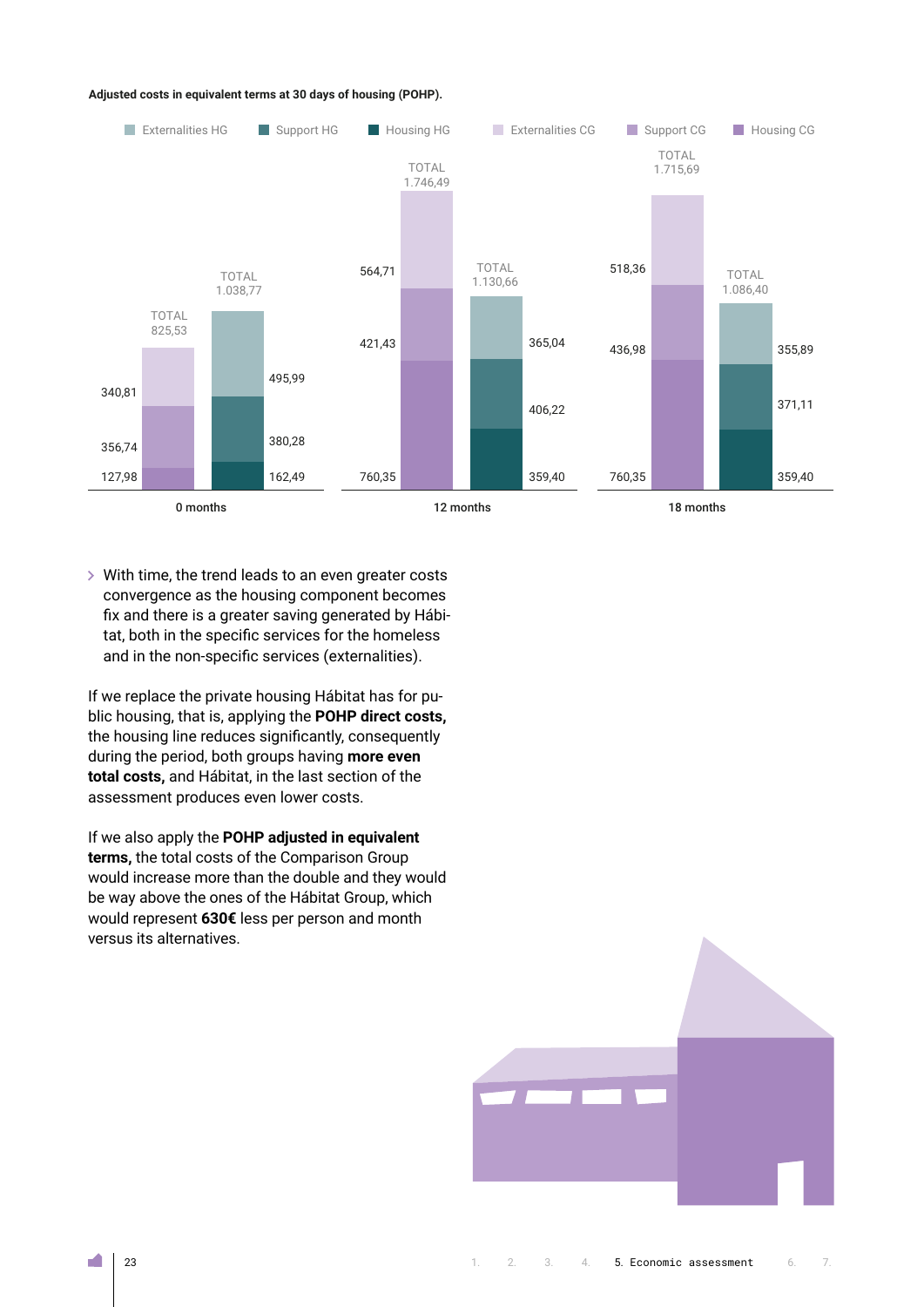<span id="page-23-0"></span>

# 6.

Costeffectiveness analysis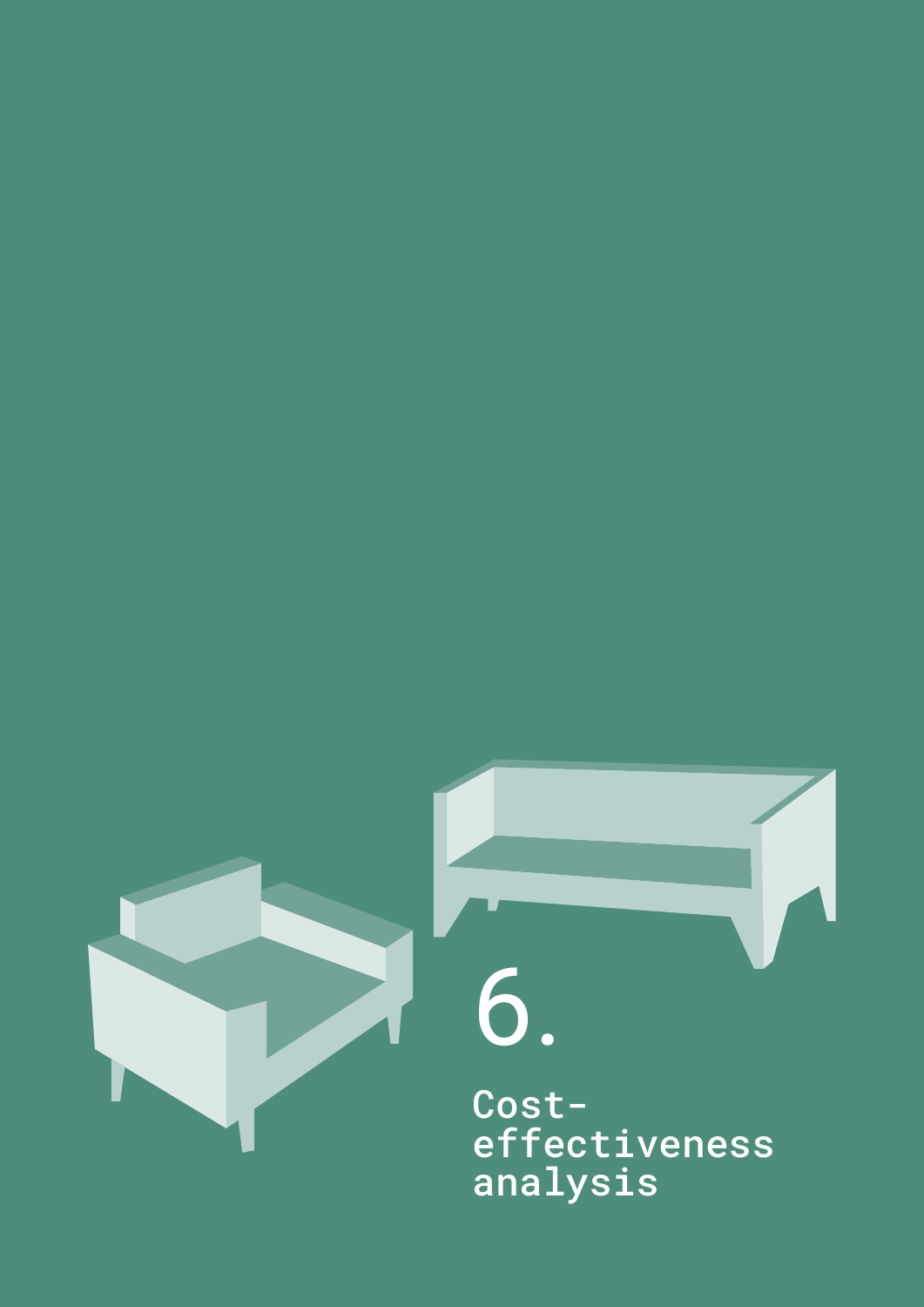### 6. Costeffectiveness analysis

Considering the results obtained by the participants in the survey together with the costs of their support with the cost-effectiveness analysis (CEA) and the incremental cost-effectiveness ratios (ICER) draw very significant conclusions: In general, all the aforementioned confirms the previous results and it also contributes with the necessary statistical validation.

- **Hábitat presents a major positive differential versus its alternatives with regards to the results analyses,** both in subjective terms (user' satisfaction) and objective terms (preventing homeless situations or providing an institutional housing).
- $\geq$  Though at the beginning there are no differences, at the end of the assessment **Hábitat has more advantages than its alternatives when eliminating homeless situations.**
- Hábitat provides a **complete housing coverage,** which is much higher than the institutional response provided by the alternatives.
- Though its specific costs are higher, **in net terms,**  the Hábitat provides a **higher coverage** of homelessness.
- $\geq$  The advantage of the results of Hábitat remains **independent of other personal or territorial circumstances.**
- These differences are not only due to the Habitat's higher costs, but mainly due to its qualitative features: **the determining factor is the features of the program.**
- **Spending more resources in just any fashion does not provide better results but spending them in Hábitat does.**
- **The program Hábitat is cost-effective:** a quality institutional response **(good value for money)**  and providing this program with funding is an efficient decision, with a major competitive advantage versus other alternatives.

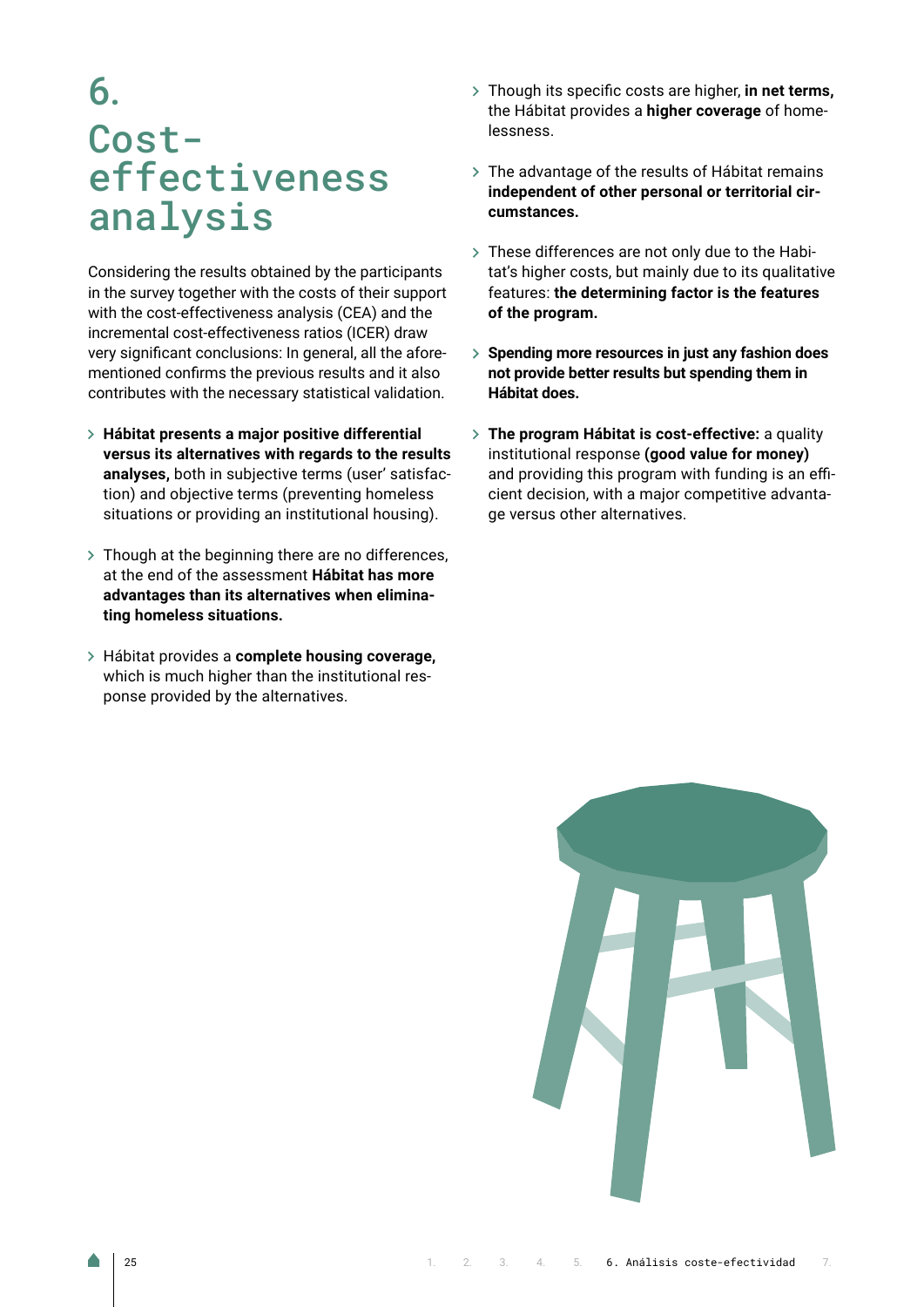<span id="page-25-0"></span>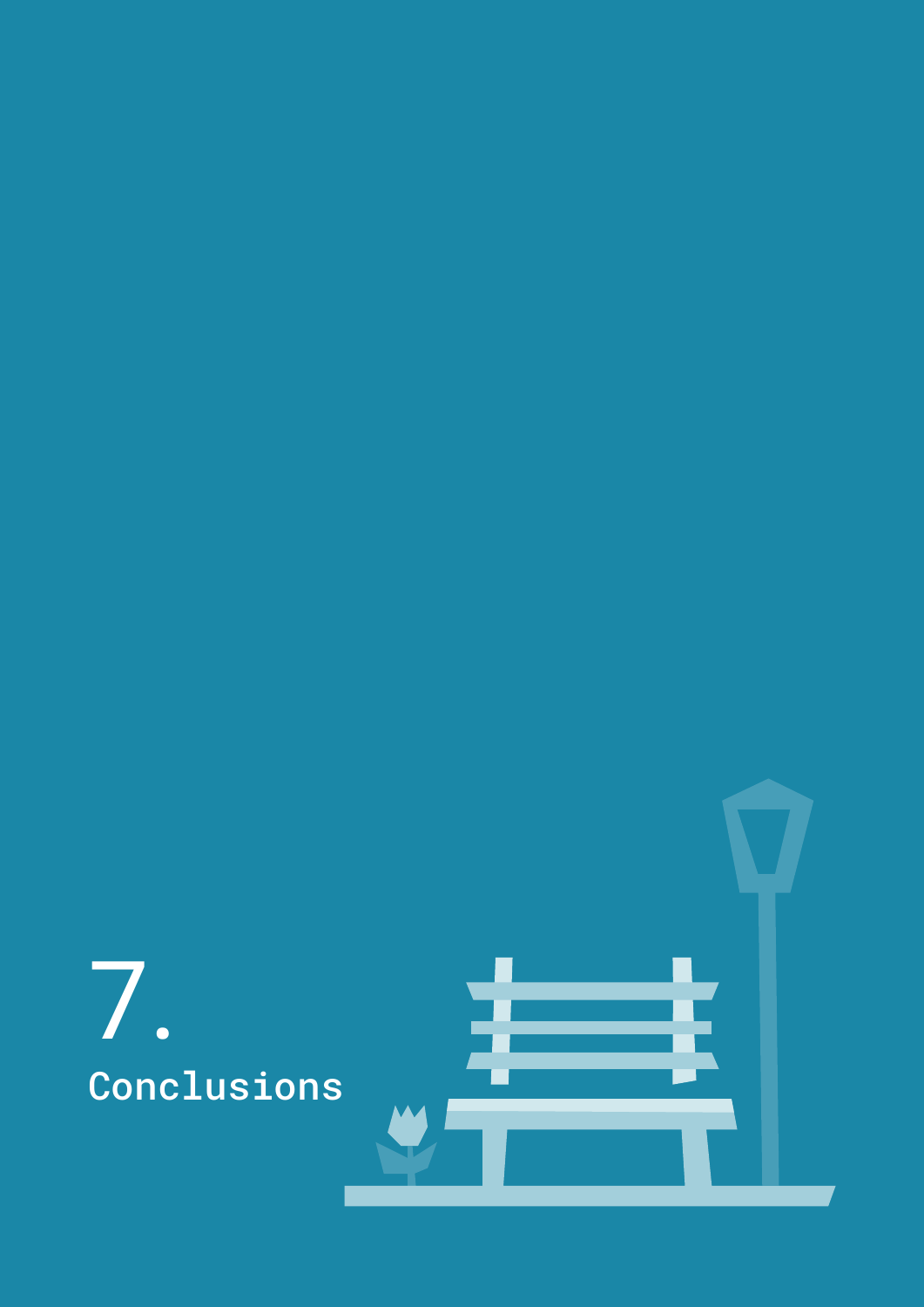### 7. **Conclusions**

In general terms, this external assessment done to the program Hábitat seems to pinpoint, at least in a provisional manner, the following matters:

- The program Hábitat reaches **clearly better results** in its participants than its alternatives (the latter range from providing support with other resources to not providing support) in many of the aspects considered (security, social support, leisure, health), beyond the improvement in housing.
- The **housing retention** rate of Hábitat is above 95%, therefore this program manages to provide **stable housing** for its users, which goes hand in hand with a **significant increase of Habitat's participant' satisfaction.**
- Therefore, **the major budget conditioning factor in Hábitat is housing.** Though if we were to consider the stable support of the participants of the control group, **Hábitat would not be much more expensive than its alternatives.**
- The inclusion of **public-owned housing,** better reflecting the equivalence between Hábitat and its alternatives in terms of infrastructure housing costs, greatly reduces the amount of that essential item and becomes a **decisive element for the feasibility** and the scaling of programs like Hábitat.
- Beyond housing, Hábitat **generates major savings by reducing the consumption of social resources,**  both specific for the homeless and non-specific (externalities). Also, this positive difference tends to increase in the **mid and long run.**
- $\rightarrow$  The Cost-effectiveness analysis has shown that the program **Hábitat is cost-effective:** in net terms, it provides best objective and subjective results, not due to its costs, but to the specific features of the model.
- $\rightarrow$  That is why we can state that Hábitat is a quality institutional response (**good value for money,** to which devoting funding is an efficient decision, which must be understood as an **investment in social capital** with a major **competitive advantage** with regards to the other alternatives.